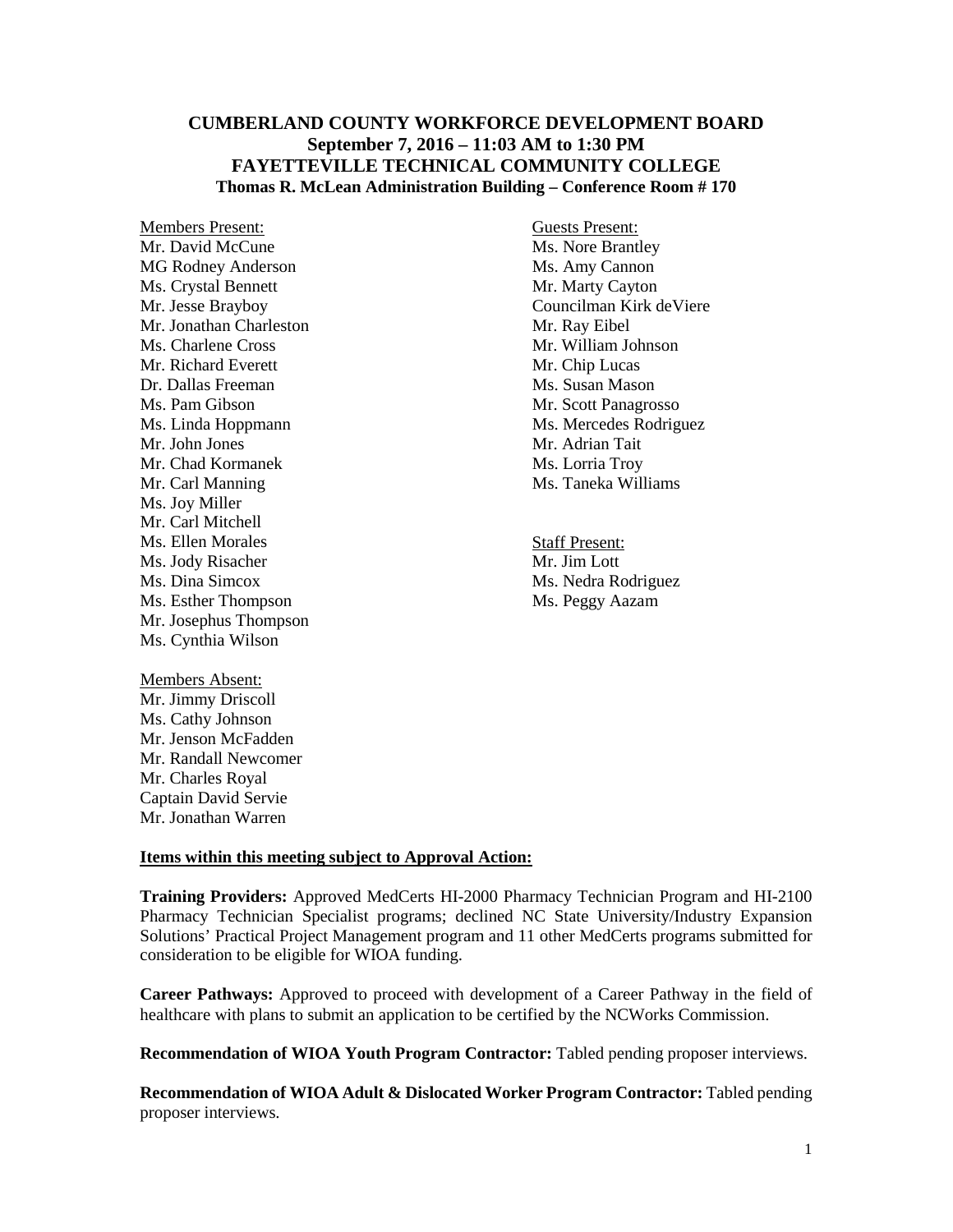## **Sub-Committee Meetings (Called to order at 11:07 am)**

**Introductions and Recognition of Guests-** Mr. David McCune, Chair of the Cumberland County Workforce Development Board (WDB), requested for those in attendance to introduce themselves. Councilman Kirk deViere provided a brief update on the plans to build a minor league baseball stadium in downtown Fayetteville. The Fayetteville City Council is working on a Memorandum of Understanding with the Houston Astros to field a Class A Advanced ball club in the Fayetteville area. Councilman deViere explained that the plan is not just about baseball; it is about economic development for the downtown area, and Fayetteville in general. The City Council will hold a series of public forums to address questions regarding the plans for the ballpark. Councilman deViere announced that Mayor Robertson has named him as the City Council liaison to the WDB.

- **Business and Finance-** Ms. Linda Hoppmann, Chair of the Business and Finance Sub-Committee, presented one item of information:
	- o **Finance Report** Ms. Nedra Rodriguez, Accountant II, provided an update on the financial position of the Center as of September 7, 2016. \$802,340 remains from FY2016 funds, of which \$328,620 are within contracts (Adult/Dislocated Worker and In School/Out of School Youth). Expenses of \$34,082 through 9/7/16 and \$739,951 of estimated obligations results in an unobligated balance of \$2,443,450 in funding for administration and all Workforce Innovation and Opportunity Act (WIOA) Title I programs. Ms. Rodriguez asked the Board to consider what percentage they want to hold back in reserves. While an 8% minimum is required by the Local Government Commission (LGC), she recommended holding back a little more to safeguard against delays in receiving funding or other unexpected events. Mr. Carl Mitchell said that due to the effective history of holding a reserve, he agreed with Ms. Rodriguez, but wanted to know what "a little more" than the required 8% would mean, while staying within the confines of their fiduciary responsibility. Ms. Rodriguez responded that she typically reserved an average of 13%, but with the delays in funding and changes in the state, the Board may want to also consider at what level to stop appropriating funds. Ms. Cynthia Wilson commented that a three month reserve was not unusual, but would be more than 13% (the LGC's required 8% is the average equivalent of one month of expenditures). Mr. Mitchell inquired if 13% would be considered adequate but not excessive; he was concerned if it would cause concern during an audit. Mr. Jonathan Charleston asked what percentage would be considered excessive. Ms. Rodriguez assured the Board that the 13% reserve has never been a concern during any audit or review (those conducted by the State and administrative audits while under Fayetteville Technical Community College or Cumberland County, as the respective administrative entities). Ms. Hoppmann suggested the Board discuss the recommended reserve percentage at the next meeting to allow for Ms. Rodriguez to research an acceptable, appropriate amount. The Business and Finance Sub-Committee accepted the financial report as information only.
- **Program Activities and Community Relations-** Mr. John Jones, Chair of the Program Activities and Community Relations Sub-Committee, presented three items of information:
	- o **Training Providers** The Program Activities and Community Relations Sub-Committee met on July 19, 2016 to discuss the programs submitted by NC State University (Industry Expansion Solutions) and MedCerts for consideration to be eligible for WIOA funding. Based on information provided by the providers, the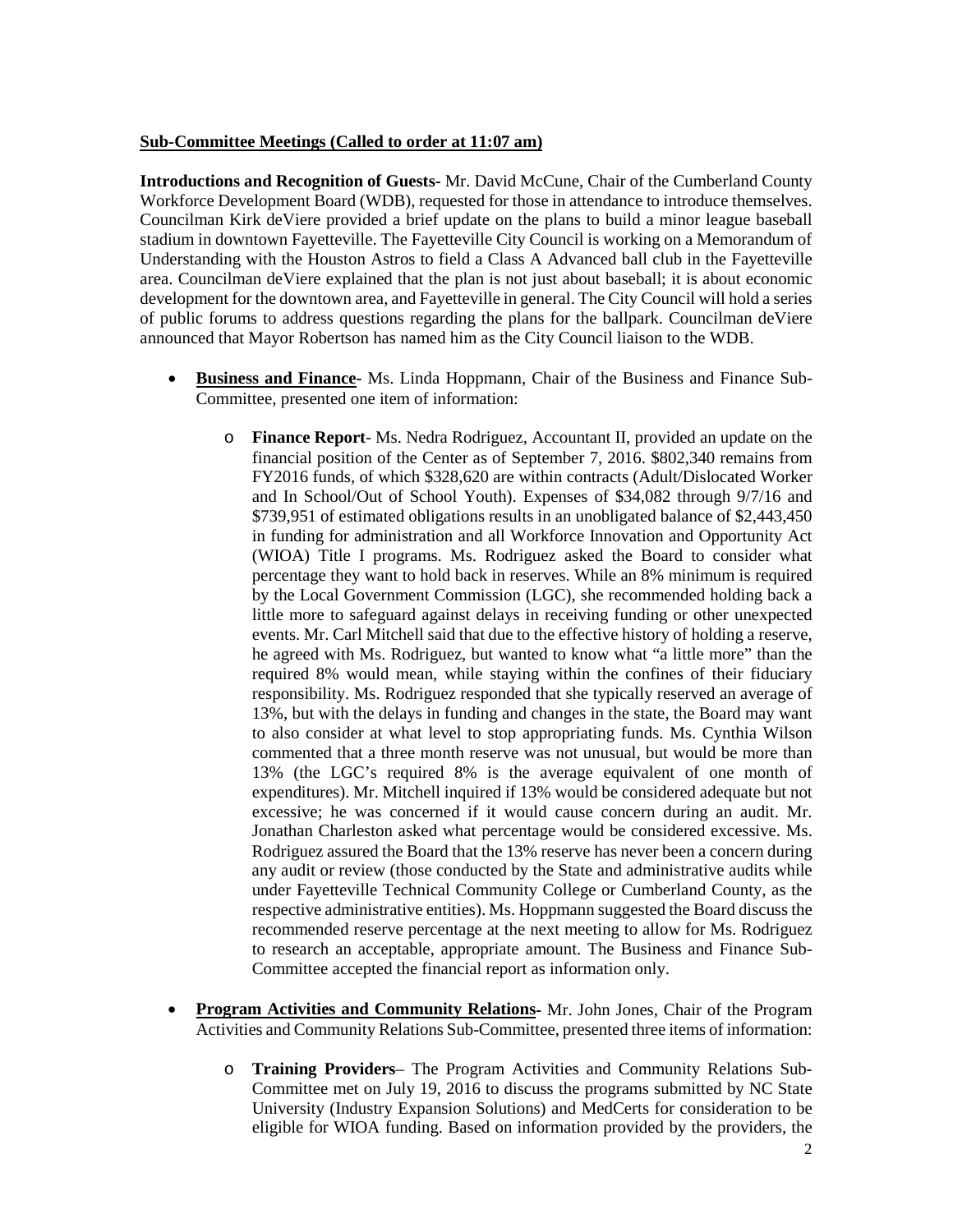Program Activities and Community Relations Sub-Committee recommended that the HI-2000 Pharmacy Technician Program and HI-2100 Pharmacy Technician Specialist courses with MedCerts be approved. The Sub-Committee recommended declining the NC State University/Industry Expansion Solutions' Practical Project Management program and eleven MedCerts programs (HI-1000 Medical Front Office Assistance and Administration; HI-1100 Medical Billing Specialist; HI-1200 Medical Front Office Administration Specialist; HI-3000 Medical Front Office and Electronic Health Records; HI-3100 Electronic Health Records Specialist; HI-4000 Electronic Health Records and Reimbursement Specialist; HI-9000 Allied Healthcare Professional Program; IT-2000 IT Helpdesk Administrator; IT-2100 PC Technician; IT-2200 Network Technician; IT-3000 Healthcare IT Technician). Ms. Charlene Cross made a motion to bring the recommendations of the Sub-Committee to the full Board; Ms. Ellen Morales seconded the motion. The Heavy Equipment College of North Carolina submitted three programs for consideration (Heavy Equipment Operations CRANE; Heavy Equipment Operations Level 1; Heavy Equipment Operations Level 2). The provider reported that the programs are offered at four other locations nationwide, but their new North Carolina campus (located on Bragg Blvd in Fayetteville) opened on August 19, 2016 in response to the school's growth. The information provided was for distribution purposes only at this meeting and will require an approval action at the next WDB meeting.

o **Career Pathways Update**– Mr. Lott announced that Fayetteville Technical Community College's Collision Repair and Refinishing Technology program (referred to as Collision University) has been certified as a career pathway by the NCWorks Commission. He presented certificates to Ms. Pam Gibson (on behalf of FTCC, Dr. Larry Keen, Collision University, and Paul Gage) and Mr. Chip Lucas (on behalf of Cumberland County Schools, Dr. Frank Till, and Career & Technical Education). It is due to the vision of Dr. Keen, Mr. Gage, Ms. Gibson and others at FTCC, as well as the groundbreaking work of Dr. Till, Mr. Lucas and the CTE program at CCS, that Collision University was made a reality. Mr. Lott introduced Scott Panagrosso, one of eight regional Career Pathways Facilitators from the NC Department of Commerce's Workforce Solutions. Mr. Panagrosso provided some background information on NCWorks Certified Career Pathways. NCWorks Certified Career Pathways are designed to match workforce training to employer need, aligned with best practice criteria (i.e. demand-driven and datainformed; employer engagement; collaborative; career awareness; articulation and coordination; work-based learning; multiple points of entry and exit; evaluation), sustainable over the long term, employer led, regional and collaborative, and contain credentials for existing or developing career pathways. The only restriction for the career pathway is that is must be for high demand/high wage positions. The state of North Carolina has tasked each Workforce Board with successfully certifying two pathways; the Cumberland County transportation pathway is only the second in the state to be certified (and the first under the Sector Partnership National Emergency Grant, or SPNEG, that NC received in 2015) and the first in the Sandhills Region. The model application, which was the only one approved of five submitted, was granted unconditional approved on the first submission. Collision U is the textbook model for career pathways, the perfect culmination of employers (including insurance agencies, car dealerships, and auto body shops), training providers, community partners, and labor market demand. Of the first cohort of 27 Collision U graduates, all received at least five job offers, at a minimum annual salary of \$49,000 to as much as \$75,000. Now that the pathway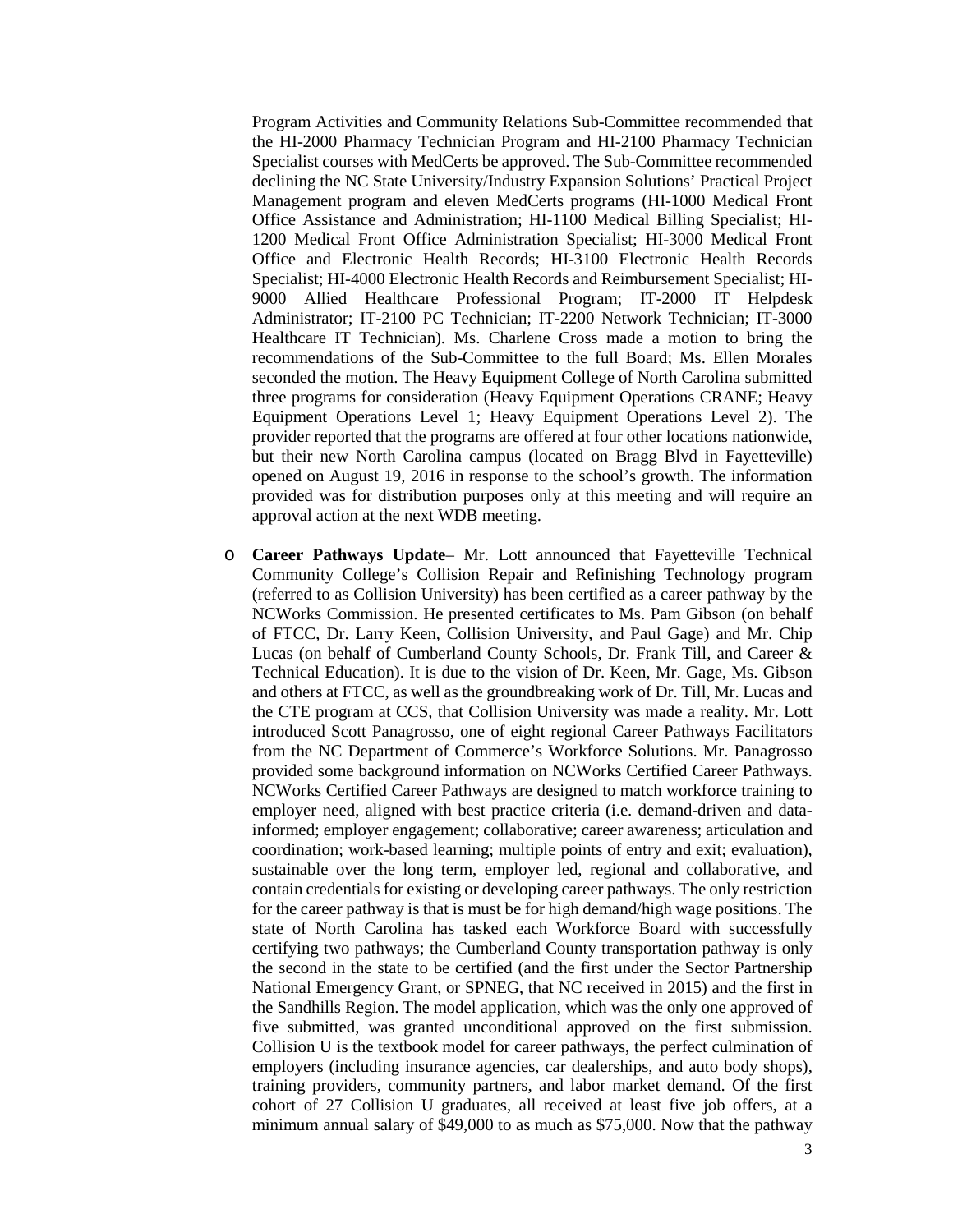has been certified, it becomes eligible to receive grant funds in the amount of up to \$300,000 to train dislocated workers in the area. As Collision U was developed to meet the needs of the collision repair and refinishing technology industry, Mr. Panagrosso explained that they were now directing their attention to developing a career pathway to meet the needs of the healthcare industry, again as part of a collaboration of employers (e.g. VA hospital, Cape Fear Valley, St. Joseph of the Pines, etc.), training providers, and community partners. Due to estimations that healthcare is the fastest growing industry in the Sandhills region (37% increase between now and 2022; 7 of the top 25 regional employers are in the healthcare field), representatives from Hoke and Moore Counties have been included in the development of the healthcare career pathway. Mr. Panagrosso explained that if businesses have a need, education, training, and community partners must work together to meet those needs. Due to the constant changes and required updates in the medical field, healthcare demands cannot be regulated overnight; Mr. Panagrosso acknowledged FTCC's Susan Ellis (Dean of Health Programs) and Terry Herring (Department Chair, Surgical Tech and Central Sterile Processing) for their participation on behalf of education and training so that the community can be proactive about meeting the demands of what is needed by the industry. Ms. Jody Risacher made a motion to bring a recommendation to the full Board to proceed with the development of a Career Pathway in the field of healthcare with plans to submit an application to be certified by the NCWorks Commission; Ms. Cross seconded the motion.

o **Work Ready Community Initiative-** Ms. Nore Brantley provided an update on Cumberland County's progress toward becoming a Work Ready Community. The purpose of the Work Ready Community initiative is to match skilled employees with suitable employers. Powered by the National Career Readiness Certificate (CRC), the initiative offers employers a reliable means of determining whether a potential employee has the necessary literacy, numeracy, and problem solving skills to be "job ready." Just as the SAT helps colleges know if a student is ready for college, the CRC lets employers know if an individual is ready to work. Ms. Brantley explained the students have been encouraged to get the CRC (administered to all CTE Concentrators in Cumberland County Schools and also available through FTCC), but they soon found out that most employers did not know what it was. Among the criteria that Cumberland County must meet in order to be recognized as a "Work Ready Community," is 158 employer commitments; this means that the business supports Cumberland County's effort by registering online [\(www.workreadycommunities.org/nc/051\)](http://www.workreadycommunities.org/nc/051) that they will recognize the NCRC when applicants present a certificate and/or that they will recommend the NCRC for applicants and/or existing employees. Mr. Charleston asked how employers are being educated about the initiative; Ms. Brantley explained that they have developed materials (an example of the flyer was included in the notebook) that provide consistent information which has been shared with the Chamber of Commerce and various businesses both on an individual basis and at community meetings and events. Ms. Wilson inquired about what it means for an employer to be part of the initiative; Ms. Brantley explained that by recognizing and/or recommending the NCRC, employers are validating the effort of potential employees to demonstrate that they possess the right skills for the job. Other employer benefits include improving employee training and productivity, reduced turnover, and the ability to evaluate the skill requirements for specific jobs and the organization's goals, as well as evaluating the skills of potential and current employees. Ms. Hoppmann urged all members to complete the employer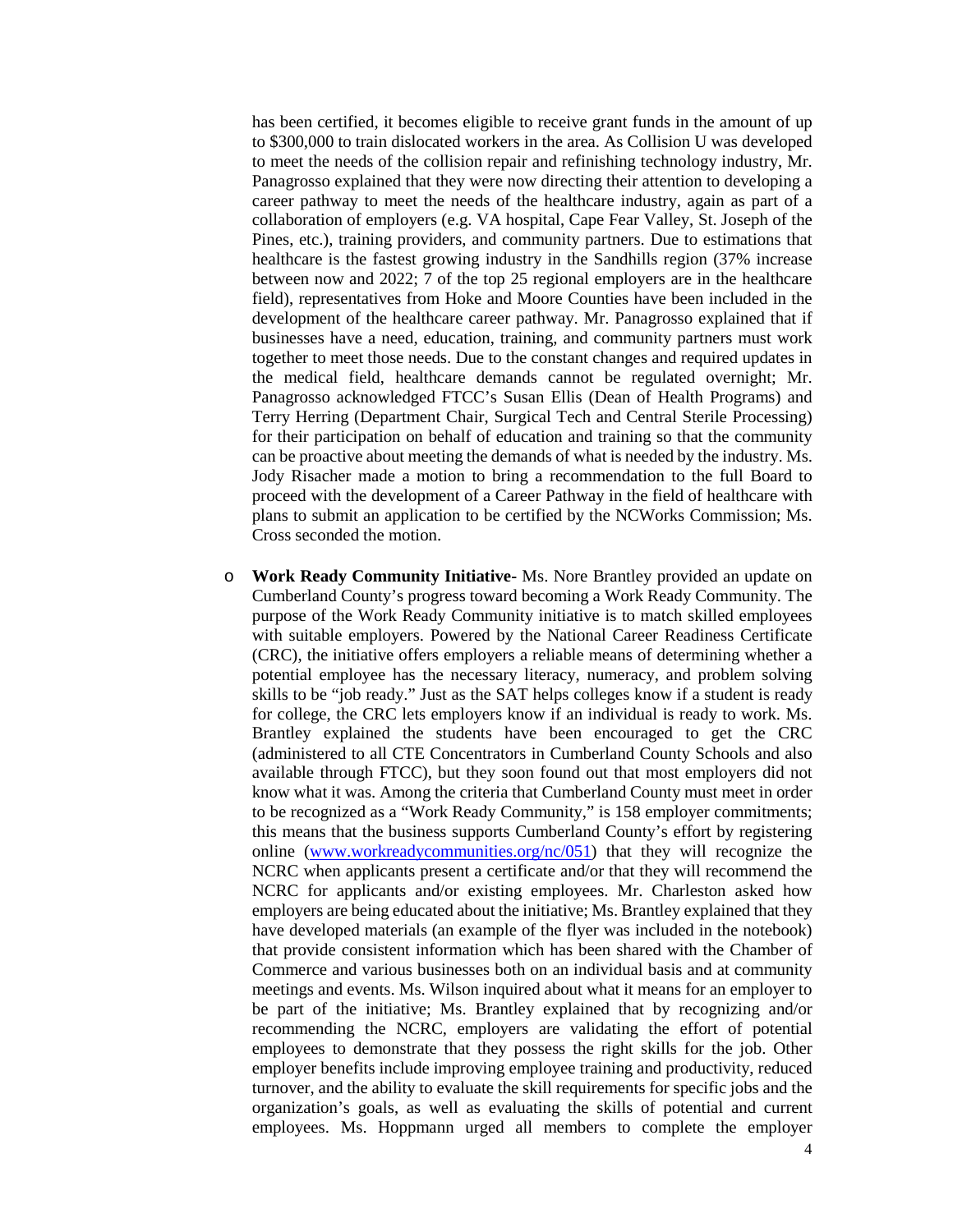registration form (included in the notebook) and give it to Ms. Brantley so she can register them as a business that will recognize and/or recommend the NCRC; the form can also be submitted completed online. The Program Activities and Community Relations Sub-Committee accepted the report as information only.

- **Youth** Ms. Charlene Cross, Chair of the Youth Sub-Committee, presented three items of information:
	- o **Youth Sub-Committee Report** Ms. Cross provided a brief update on the Youth Sub-Committee, which met on Friday, August 26, 2016. Sixteen young adults participated in the STEM (Science, Technology, Engineering, and Math) Internships program, which was made possible by a grant from the City of Fayetteville. The four week, paid work experience program was available to current WIOA participants who were recent high school graduates and rising high school seniors. Participants worked an average of 26 hours per week during the time period of June 13-July 8, 2016 in STEM-concentrated positions in various departments within the City of Fayetteville (e.g. Engineering & Infrastructure, IT, Finance), Cape Fear Valley Medical Center (e.g. Imaging Services, Lab), PWC (e.g. Customer Programs, Water Resource Engineering, Electrical Engineering, Information Systems, Corporate Development), and other local companies and organizations (e.g. 219 Group). Participants reported having great, relevant experiences; worksite supervisors reported that the participants were well dressed, polite and motivated with great attitudes, and that the mentoring was good for their staff. Sixteen young adults, also all recent high school students and rising high school seniors, participated in the Career Cruise In program, August 1-5, 2016, which focused on employability/soft skills and included daily topics such as dependability/reliability, punctuality, and personal qualities, as well as motivational speakers and team building activities. Participants had the opportunity to hear from guest speakers and tour local organizations with community partners that helped to promote the essential need for soft skills in the workplace. Mr. William Johnson, who participated in both summer programs, shared his experiences. He enjoyed his internship with PWC, creating apps in the IS Department, and he reported that working on cars at Collision U during the Career Cruise In helped open his mind to new, different career options. Participants reported positive feedback about their experiences in the programs, which provided valuable information and exposed them to a variety of organizations, programs, industries, and career fields they were not aware of or had previously considered: "I learned that you can't compare yourself to anyone and you can achieve anything." "I loved going to the Connections of Cumberland County because it inspired me to become more involved in career activities in my community." "I enjoyed my week at Career Cruise In…. It was a great experience that opened up many networking opportunities." "I enjoyed each session and the speakers' honest, caring advice." "I really love this program and would do it all over again." Ms. Cross, who was able to attend most of the week's events, thanked those who participated as guest speakers and tour guides in the Career Cruise In program, many of whom are members of the Youth Sub-Committee and the Workforce Development Board. The next Youth Sub-Committee meeting is scheduled for noon on Friday, October 28, 2016 at the Career Center. The Youth Sub-Committee accepted the report as information only.
	- o **Update on Contract for WIOA Youth Program –** Mr. Chip Lucas, Executive Director of Career and Technical Education for Cumberland County Schools,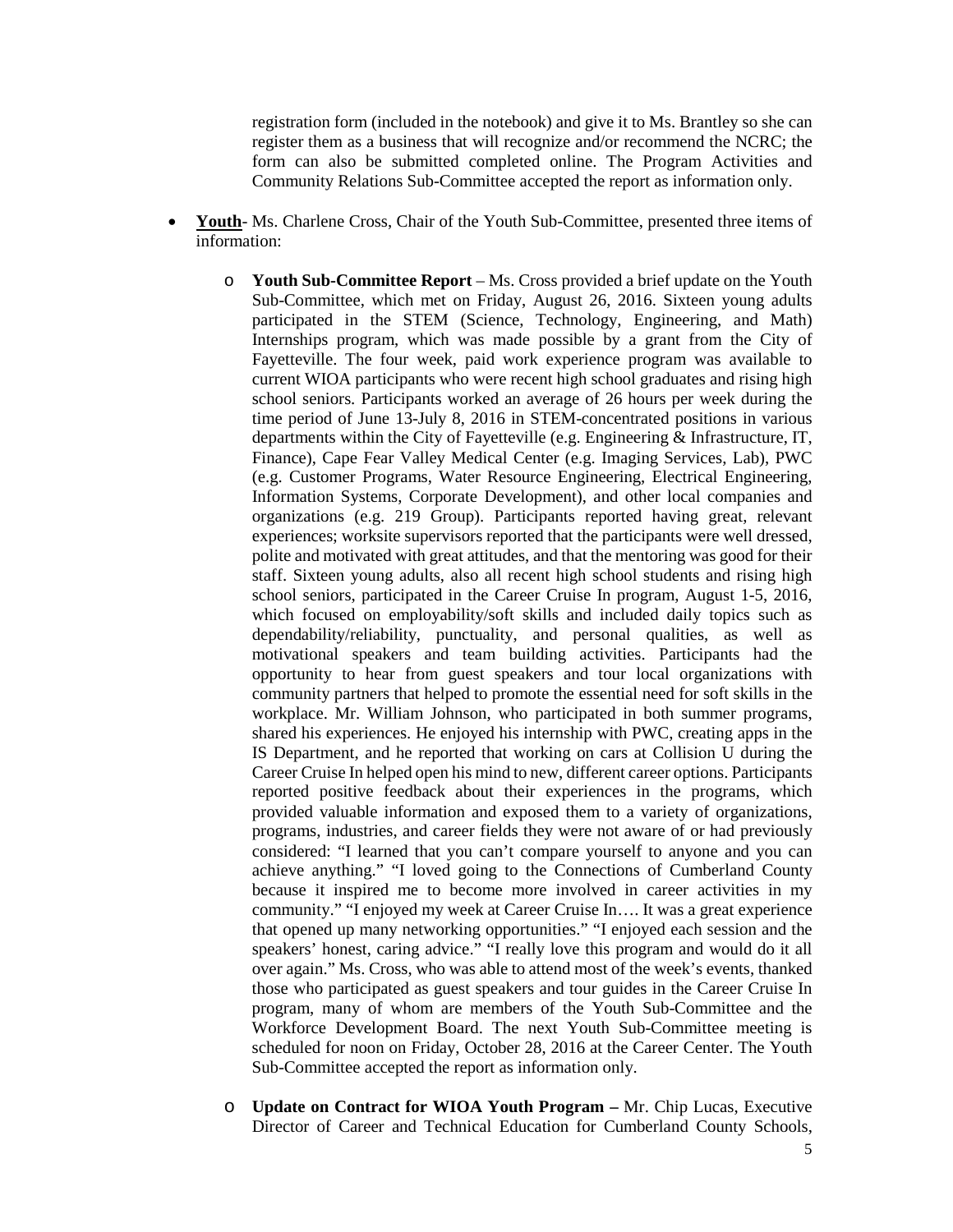provided an update on the WIOA Youth Program as of August 26, 2016. There are currently 246 total youth participants, including those in follow up status. Updates for year-round work experience opportunities for youth participants include a total of 20 participants who have completed internships (19 Out of School; 1 In School) and 5 current work interns (4 Out of School; 1 In School). An Adopt-a-Street Community Service event was held on Saturday, August 13, 2016, and the program hosted a NEXTGEN Success Series workshop for Out of School youth on Saturday, August 27, 2016 where ten participants received resume preparation assistance and money management tips. The Youth Program contract has been extended through September 30, 2016 with an amendment to increase funds by \$94,000. As of July 31, 2016, 84.76% of the new total contract amount of \$946,088 has been spent and/or accrued. The program has moved the mark on spending in an attempt to meet the requirements of WIOA to spend 75% of funds on Out-of-School youth (OSY), aged 16-24; as of July 31, 2016, 65% of funds have been spent on OSY, compared to only 29% as of July 31, 2015. The Youth Sub-Committee accepted the update as information only.

o **Recommendation of WIOA Youth Program Contractor-** Ms. Cross made a motion for the meeting go into a closed session, allowing only Board members and support staff to be present during the discussion on the recommendation of the WIOA Youth Program Contractor; Mr. Richard Everett seconded the motion. Upon the guests' exit, Mr. Jim Lott, Director, provided a brief explanation of the requirement to procure contracted services for WIOA Title I program (i.e. Adult, Dislocated Worker, In School and Out of School Youth) and the Request for Proposal (RFP) process. The RFP was released August 5, 2016; proposals were due August 29, 2016. A team consisting of WDB members (Ms. Cross, Mr. Everett, Ms. Dina Simcox, Mr. Josephus Thompson, and Ms. Wilson) and support staff (Mr. Lott and Ms. Rodriguez) reviewed the submitted proposals, which were evaluated by a best value trade-off method. Evaluation factors were Customer Floe, Staffing, Statement of Work, and Program Design (40%), Organizational Experience, Past Performance, and References (25%), Transition and Staff Training Plan (10%), Program Cost/Budget Proposal (15%), and Program Metrics (10%). Ms. Cross was prepared to make a recommendation to the sub-committee, on behalf of the review team, regarding the award for the In School and Out of School Youth portions, for a contract with the start date of October 1, 2016, pending contract negotiations and subject to funding availability. Mr. Charleston expressed concern regarding the basis for a closed session of the meeting; per statutes he referenced from a source on his phone, he found no legal grounds to warrant a closed session. After a brief discussion, Ms. Cross made a motion to move back into open session; Mr. Everett seconded the motion. Guests were welcomed back into the meeting; no action was taken during the brief closed session. Ms. Cross made a motion to recommend to the full Board that ResCare Workforce Services receive the contract for both In School and Out of School Youth program services; Ms. Simcox seconded the motion. Mr. Charleston questioned the decision to award ResCare both Youth programs, citing the partnership between Cumberland County Schools and the City of Fayetteville, among other local companies; he inquired about ResCare's local connections. Mr. Adrian Tait, Regional Director for ResCare Workforce Services, explained the organization's nationwide services, including providing workforce services in 350 Career Centers across 29 states. He assured the Board that ResCare works a great deal with the local community. All of the current ResCare staff at the Cumberland County NCWorks Career Center (where ResCare currently has the contract to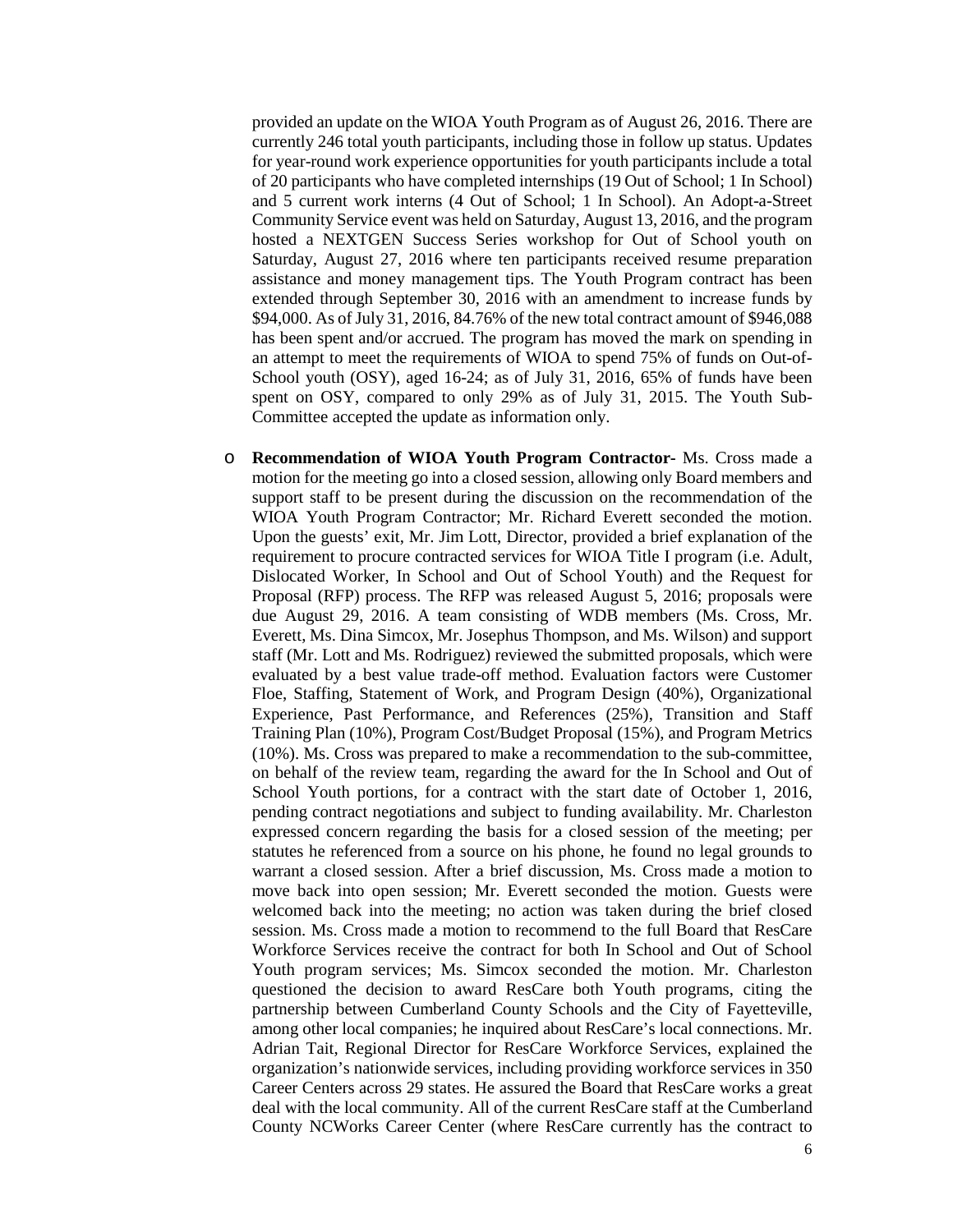provide Adult and Dislocated Worker program services) are local, including Lorria Troy, Project Director, who has worked in the workforce development system in Cumberland County for 25 years. Mr. Tait reiterated ResCare's deep-rooted commitment to the local community in the joint effort to connect skilled talent to employers. He listed other areas in North Carolina where ResCare has a current contract to provide workforce services, including Raleigh (Adult & Dislocated Worker Services and Career Center Operations), Greensboro (all program services; 140 youth participating in work experience opportunities), Charlotte (have provided Youth program services for 11 years; recently awarded the contract to provide Adult and Dislocated Worker program services), and Centralina (where ResCare operates seven Career Centers). Ms. Taneka Williams, Career Pathways Coordinator with Career and Technical Education for Cumberland County Schools (CCS), requested to address the Board. She explained that CCS submitted an application to provide In School Youth program services because they are the experts on CCS students and expressed concern regarding the challenges ResCare may face if they cannot obtain internal data and information. Ms. Williams stated that CCS is more than capable of serving the community, citing CCS' active participation in community-wide projects and partnerships, including the Work Ready Community initiative (increasing CRCs in Cumberland County by an "unprecedented" 9%), Cumberland Polytechnic High School, career awareness events and job fairs, and the recently certified transportation career pathway, which is eligible for up to \$300,000 in grant funds. Ms. Gibson asked if the review team had considered splitting the award for In School and Out of School Youth programs; Ms. Simcox explained that all proposals were reviewed and ResCare received the highest combined score among committee members. The recommendation of the sub-committee will be brought to the full Board, based on the previous motions by Ms. Cross and Ms. Simcox.

- **Planning and Evaluation** Mr. Richard Everett, Chair of the Planning and Evaluation Sub-Committee, presented three items of information:
	- o **Update on Contract for WIOA Adult & Dislocated Worker Program -** Ms. Lorria Troy, Project Director for ResCare Workforce Services, provided an update on the WIOA Adult & Dislocated Worker Program. The report included updated year-to-date (since July 1, 2015 due to the three month extension through September 30, 2016) contract measures for the categories of Customers Enrolled in Basic Career Services, Customers Placed in Unsubsidized Employment, Customers Receiving a Training Service, Customers Enrolled in Intensive Service, and New Customers Enrolled in Occupational Training; ResCare has met or exceeded all performance goals. Over 230 transitioning military have been enrolled in Transition Tech training; Ms. Troy said they continue to work with Charlene Callahan as they begin new classes with the FTCC Transition Tech program. Ms. Troy reported that they have collaborated with Mears Construction and FTCC to develop a 10 week training program for Gas Distribution Foreman; individuals who successfully complete the program will be hired with a starting salary of up to \$20 per hour (flyer was included in the notebook). Although the initial job location will be in the Charlotte area, Ms. Troy said they will work to create work experience and On-the-Job Training (OJT) opportunities in the local area as well. The report included participant triumphs and listed job placements since July, including positions with an annual salary of \$83,000 and \$55,000. The Business Services Coordinator continues to participate in various employer outreach and professional development activities, and he has initiated several On-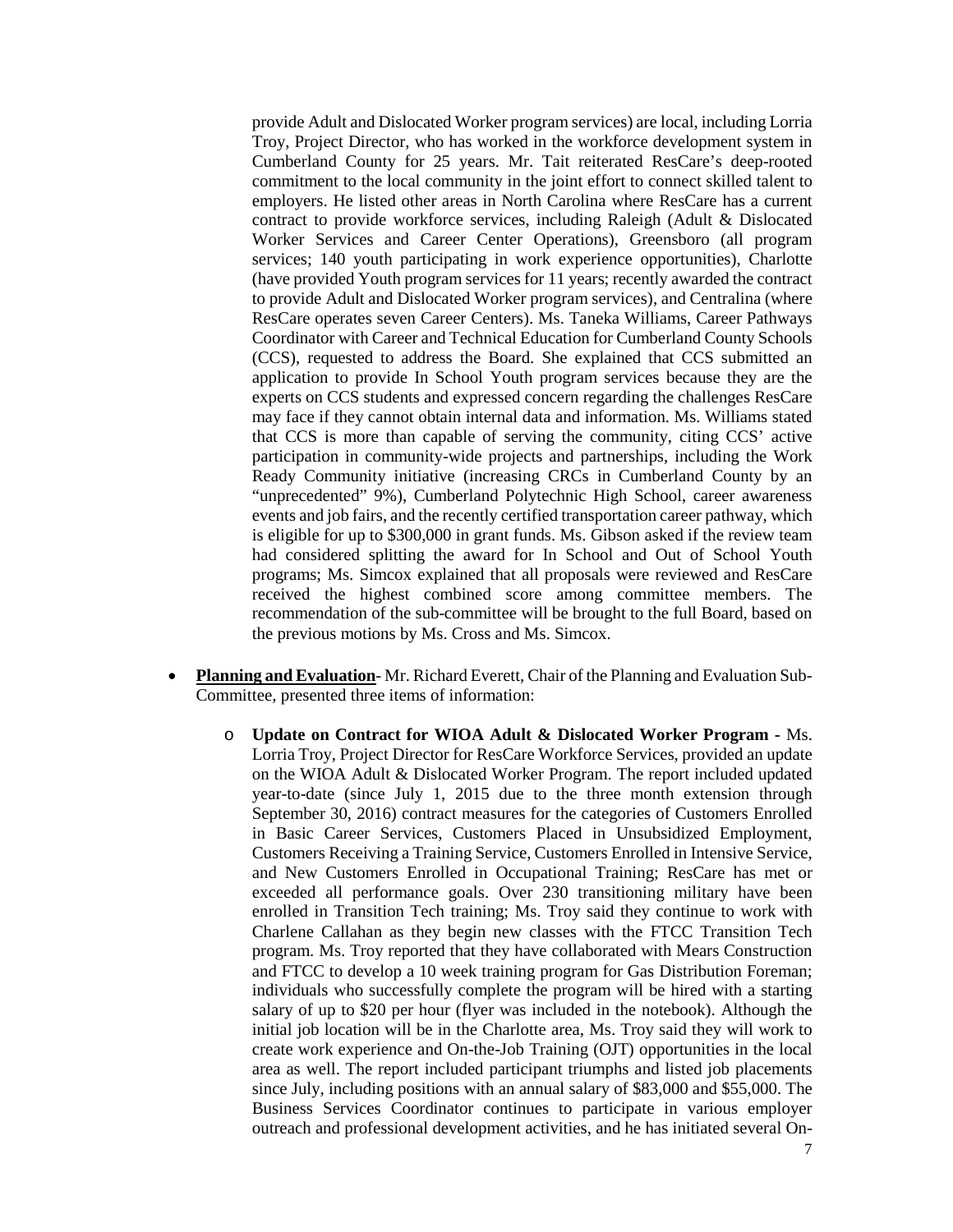the-Job Training (OJT) and Transitional Employment Training (TET) contracts. Four OJT (\$15/hour) and four TET (\$14/hour) contracts have successfully completed with Veteran's Flooring Group; an OJT with Ashby's Menswear for a Sales Manager (\$12/hour) was also successfully completed. Mr. Charleston requested additional clarification regarding the performance goals, which are a mix of ResCare contract goals and objectives of the Career Center (e.g. the year to date attainment of 925 customers placed in unsubsidized employment, which is 231% of the 2015/2016 goal, is based on results of the Career Center, not just ResCare); Mr. Lott explained that since the Career Center is integrated, the goals are that of everyone at the Center, which includes ResCare; Mr. Lott and Mr. Thompson will work on gathering relevant placement data for a report that will provide details regarding contract and Career Center measures and goals. The Planning & Evaluation Sub-Committee accepted the update as information only.

- o **Revised Policies** Mr. Lott presented two policies for review, #6: Priority of Service Policy and #14: Adult and Dislocated Worker Transitional Jobs. He explained that the policies were updated to comply with changes as a result of WIOA. The material was for distribution purposes only; approval action will be required at the next WDB meeting.
- o **Recommendation of WIOA Adult & Dislocated Worker Program Contractor-** Based on the RFP process guidelines detailed during the Youth Sub-Committee, Mr. Everett made a motion on behalf of the RFP review team to recommend to the full Board that ResCare Workforce Services be awarded the contract for Adult and Dislocated Worker program services; Dr. Dallas Freeman seconded the motion. Mr. Lott thanked the review team (Ms. Cross, Mr. Everett, Ms. Simcox, Mr. Thompson, Ms. Wilson, Ms. Rodriguez, and himself) for their participation and diligence throughout the RFP process. Mr. Charleston asked about the other organizations who submitted bids; ResCare, EDSI, and Two Hawk submitted proposals to provide Adult and Dislocated Worker program services. Ms. Rodriguez briefly explained the RFP review process, which entailed that all members of the team individually review and score the proposals prior to meeting and discussing as a group; she emphasized that they did not discuss the proposals until all members had documented their individual scores to ensure an objective approach and to not influence one another's decision. Mr. Charleston asked if cost was a factor in the decision; Ms. Rodriguez explained that it was not due to the proposed budget was not to exceed the amounts listed in the RFP (based on allocations and subject to funding availability and final contract negotiations). She said that the biggest consideration was which proposal appeared to be the best fit for the community, the programs, and the Career Center under the new WIOA regulations. Mr. Lott assured Mr. Charleston that the expectations were outlined in the RFP. Ms. Cross referenced the WIOA requirement that 35% of funds must be spent on participants; Mr. Everett cited the evaluation factors(40% on Customer Flow, Staffing, Statement of Work, and Program Design; 25% on Organizational Experience, Past Performance, and References; 10% on Transition and Staff Training Plan; 15% on Program Cost/Budget Proposal; and 10% on Program Metrics).
- **Labor Market Information** Mr. Josephus Thompson presented one item of information:
	- o **Review of most recent LMI report** Mr. Thompson referred to the Labor Market Overview provided by the Labor & Economic Analysis Division (LEAD) of the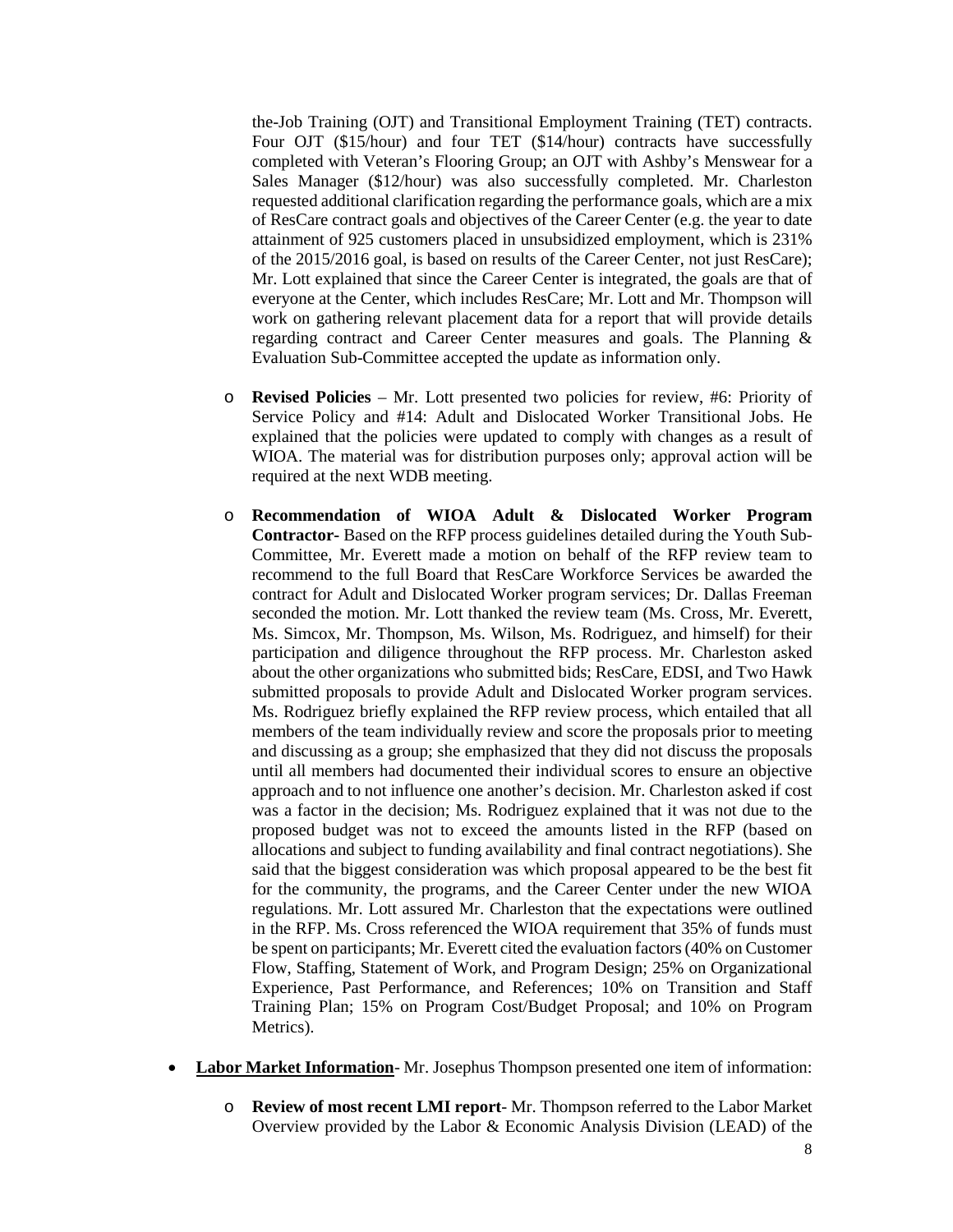NC Department of Commerce for July and August 2016. Ms. Hoppmann inquired about the differences in unemployment rates based on those seeking employment versus those who are unemployed; Mr. Thompson explained that the generally accepted unemployment rate is based on an equation consisting of the total number of employed individuals compared to the total population. Mr. Lott clarified that a small percentage of unemployed individuals actually receive unemployment benefits (they have to prove they are actively seeking employment in order to receive benefits). He referenced the labor force participation rate, where approximately only 61% of those who could be in the labor force are actually in the labor force; for some unknown reason, this percentage has declined over the last several years. Mr. Charleston requested demographic information. He questioned the differences in reported unemployment rates (e.g. "unemployment rate" versus "true unemployment rate"); we need to know the meaning behind the reported numbers in order to properly evaluate the labor market. Mr. Charleston requested clarification on the various reported unemployment rates (up to six numbers, according to Mr. Lott); he has heard reports that the actual unemployment rate is much higher than what is reported because many people have dropped off the radar because they have stopped looking for work. Mr. Thompson commented that it is a complicated process. Mr. Lott will contact LEAD for a comprehensive report to include at the next WDB meeting; Mr. McCune said that Mr. Lott and Mr. Thompson can make a presentation at a future meeting. Ms. Cross suggested bringing Tammy Lester, Data Analyst with the NC Department of Commerce, to make a presentation. Ms. Hoppmann would like to review reports to see if we making any headway in the necessary areas. Councilman deViere asked if the hiring military contractors are based on timing for transitions in the awarding of contracts. Mr. Thompson agreed that the reports on contractor hires gives a false positive; more consistent information can be determined from companies that are continually hiring, albeit less individuals at a time. Mr. Thompson reported that the Career Center recently held a hiring event for Ross Dress for Less; the company will be hiring as many as 75 positions. Mr. Carl Manning inquired if those being hired are Cumberland County residents; Mr. Thompson said they don't know for sure, but the employers are local. Mr. Charleston stated that although Cumberland County is the fourth largest metropolitan area in the state based on population, he feels in that in many ways, the county looks rural demographically; he said that we need to push the needle and look for ways to enhance the quality of life for our citizens. Mr. Mitchell pointed out that the labor market reports are based on a 90 day window; he recommended comparing the monthly reports to more effectively track the changes (e.g. isolating a specific month, based on the overlapping of months based on the reporting time period). Councilman deViere cautioned that they should not overestimate the hiring modes of the contractors; they are just rehiring individuals who were doing the same job for another company in which the contract ended, so it is not truly a "new" job, just a shift in the employer, thus creating a false positive as mentioned previously. Mr. Manning asked if we are preparing exiting military; Mr. Charleston added that we need to work with the City and the County to create opportunities that incentivize soldiers to stay in Cumberland County after they leave the service. Councilman deViere referenced the innovation center downtown and the "brain drain"; Ms. Hoppmann mentioned how Fayetteville State University provided training opportunities that looked to tap into advancements in Cyber Security. Mr. Manning and Mr. Charleston reiterated their concern that Cumberland County must be forward thinking in how they retain exiting military by providing them with open opportunities and ways to enhance the quality of life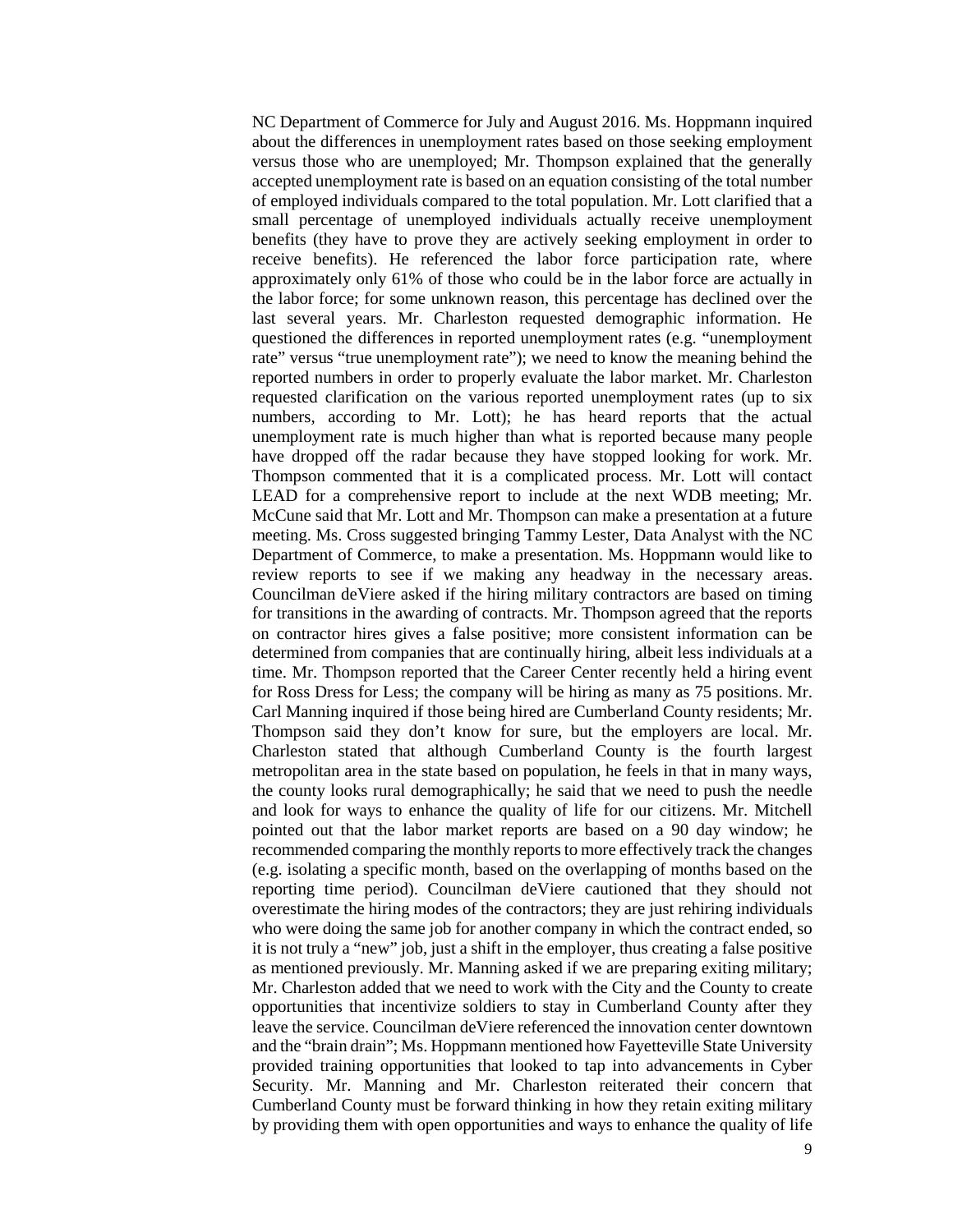here; we need to make sure that there is a substantial stake to reinvest in the local community and grow the labor pool. MG Anderson said that he believes that our greatest resource is human capital, but we need statistical data that we don't really have in order to best support Cumberland County. The Board was asked to consider how to get better statistical data in order to support and reinforce Cumberland County. Attempts to attract enterprises to the community have been a challenge over the last five years, but the military is willing and eager to work with developing and paying for training in order to transition their exiting military. The Labor Market Information Sub-Committee accepted the reports as information only.

- **Marketing/Bylaws/Nominations-** Ms. Esther Thompson, Chair of the Marketing/Bylaws/Nominations Sub-Committee, presented two items of information:
	- o **Update on Career Center Signage** A picture of the new Cumberland County NCWorks Career Center sign was included in the notebook; the sign complies with all of the branding requirements set forth by the NC Department of Commerce. The Marketing/Bylaws/Nominations Sub-Committee accepted the update as information only.
	- o **Business Representative Recruitment** Ms. Thompson explained that in an effort to maintain compliance with local Board requirements under WIOA, Board members are encouraged to recruit local business representatives to apply to be a member of the Cumberland County Workforce Development Board. It is a function of WDB members to continually recruit for a pool of applicants in order to fill current and upcoming vacancies. Ms. Thompson explained that it is also beneficial for members to recruit others since they have first-hand knowledge and information about the Board and can talk about the good the Board does. Ms. Cross shared her experience with assisting with recruitment for the required Apprenticeship representative position; it was not until she personally reached out to her contacts that we received any responses. Business representatives must meet the following criteria: be an owner, chief executive officer, chief operating officer, or other individual with optimum policymaking or hiring authority; provide employment opportunities in in-demand industry sectors or occupations and provide high quality, work-relevant training and development opportunities to its workforce or the workforce of others; and are appointed from among individuals nominated by local business organizations and business trade associations. Applications for the Cumberland County WDB can be submitted electronically via [http://co.cumberland.nc.us/commissioners/board\\_application.aspx.](http://co.cumberland.nc.us/commissioners/board_application.aspx) You must be a Cumberland County resident to serve on the Board. The Marketing/Bylaws/Nominations Sub-Committee accepted the update as information only.

## **OFFICIAL MEETING**

**I. Call to Order -** The September 7, 2016 meeting of the Workforce Development Board was called to order by the Board Chair, Mr. David McCune, at 1:32 PM.

**II. Recognition of Guests** – Mr. McCune welcomed and thanked the guests in attendance.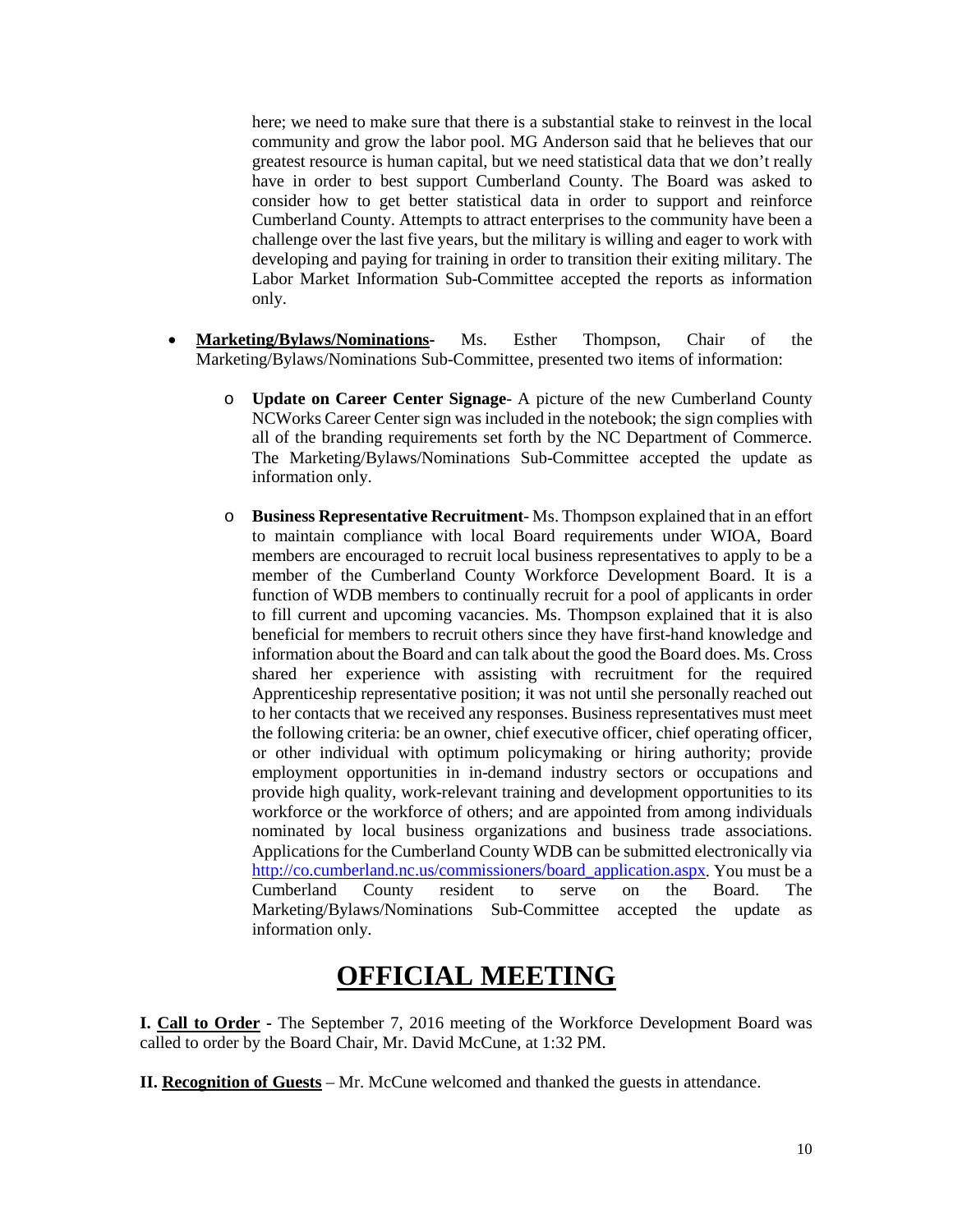**III. Ethics Awareness and Conflict of Interest Statement** – Mr. McCune read the North Carolina State Ethics Commission Ethics Awareness & Conflict of Interest reminder statement to the Board.

**IV. Approval of Minutes -** Mr. McCune asked the members to review the minutes from the June 8, 2016 WDB meeting. Mr. John Jones made a motion to approve the minutes as read; the motion was seconded by Ms. Charlene Cross and passed unanimously. The approved minutes will be posted on the Workforce Development Board website at the conclusion of the Board meeting.

**V. Director's Report** – Mr. Lott provided an update on various workforce related news. The final WIOA regulations were released on June 30, 2016 and published in the federal register on August 19, 2016. A summary of the final rules was included in the notebook, which detailed the key provisions of the joint final rule of the six WIOA core programs (Adult, Dislocated Worker, Youth, Employment Service, Adult Education, and Vocational Rehabilitation). Mr. Lott addressed several significant points of the regulations including the funding shift to 75% for Out of School youth, the emphasis on all programs for job placement, earnings, and job retention, priority of service for veterans, military spouses, and low income individuals, and the strengthening of work-based learning strategies, especially Apprenticeship. Changes to performance measures, both in the type of measure as well as the quarters in which they are measured, include that, for the first time, Wagner-Peyser services (Division of Workforce Services) are subject to the same performance measures as WIOA Title I programs. Collaboration with Adult Education and Family Literacy is also mandated. Mr. Lott reported that at their August 10, 2016 meeting, the NCWorks Commission established criteria for specialized Career Centers. Mr. Lott stated that the library would be an excellent candidate for this designation, but he also mentioned partners such as Connections of Cumberland County and Vocational Rehabilitation. The Governor's Office restated the goal for 67% of the state's workforce to have some degree or certification beyond high school by 2025; Cumberland County stands at 64%. Due to there being nine new local directors (out of 23 local areas) since the start of the year, Assistant Secretary Will Collins stated that he will make more training available for all local directors. Mr. Lott reported on the first ever meeting of the NCWorks Commission and the NC Association of Workforce Development Board (NCAWDB) Chairs. Mr. Lott, Mr. McCune, and Mr. Jones attended the meeting on behalf of Cumberland County. Those who attended shared their concerns and began discussion on adopting common goals. The group will meet again at the NCWorks Partnership Conference in early October. Mr. Lott shared the negotiated performance measures for Cumberland County for PY16 and PY17, which are close to the state's overall performance requirements. He explained that this was the first time that the state conducted negotiations; he and Ms. Rodriguez will ensure that the performance measures will be incorporated in the negotiations for the new service provider contracts.

**VI. Focus** – Mr. Lott provided a brief overview of the history of workforce development to orient new members and refresh long-term members of the Board. He explained that for many years, the only public involvement in workforce development was the Wagner-Peyser Act of 1934. As part of FDR's New Deal, benefits were paid to workers who lost their jobs, and the Employment Security Commission (ESC) was founded to create a public labor exchange where businesses could list job orders and individuals could seek jobs. Not much changed until the Kennedy Administration passed the Manpower Development Training Act in 1962 in order to provide training to fill the gap of labor shortages. As part of LBJ's War on Poverty, the Neighborhood Youth Corps was passed in 1964 to provide work opportunities to low-income youth ages 16-21; the concept of youth programs changed very little until WIOA was passed in 2014. The Comprehensive Employment Training Act of 1973 (CETA) was passed under Nixon on a bipartisan vote; it provided education and training for individuals seeking their first job, a better job, or their next job. CETA was part of the Nixon Administration's transference of decision-making back to the state level. It provided funds directly to any city, county, or state to provide jobseekers with the ability to train or retrain for a job; any governmental entity with a population of at least 100,000 was directly funded by the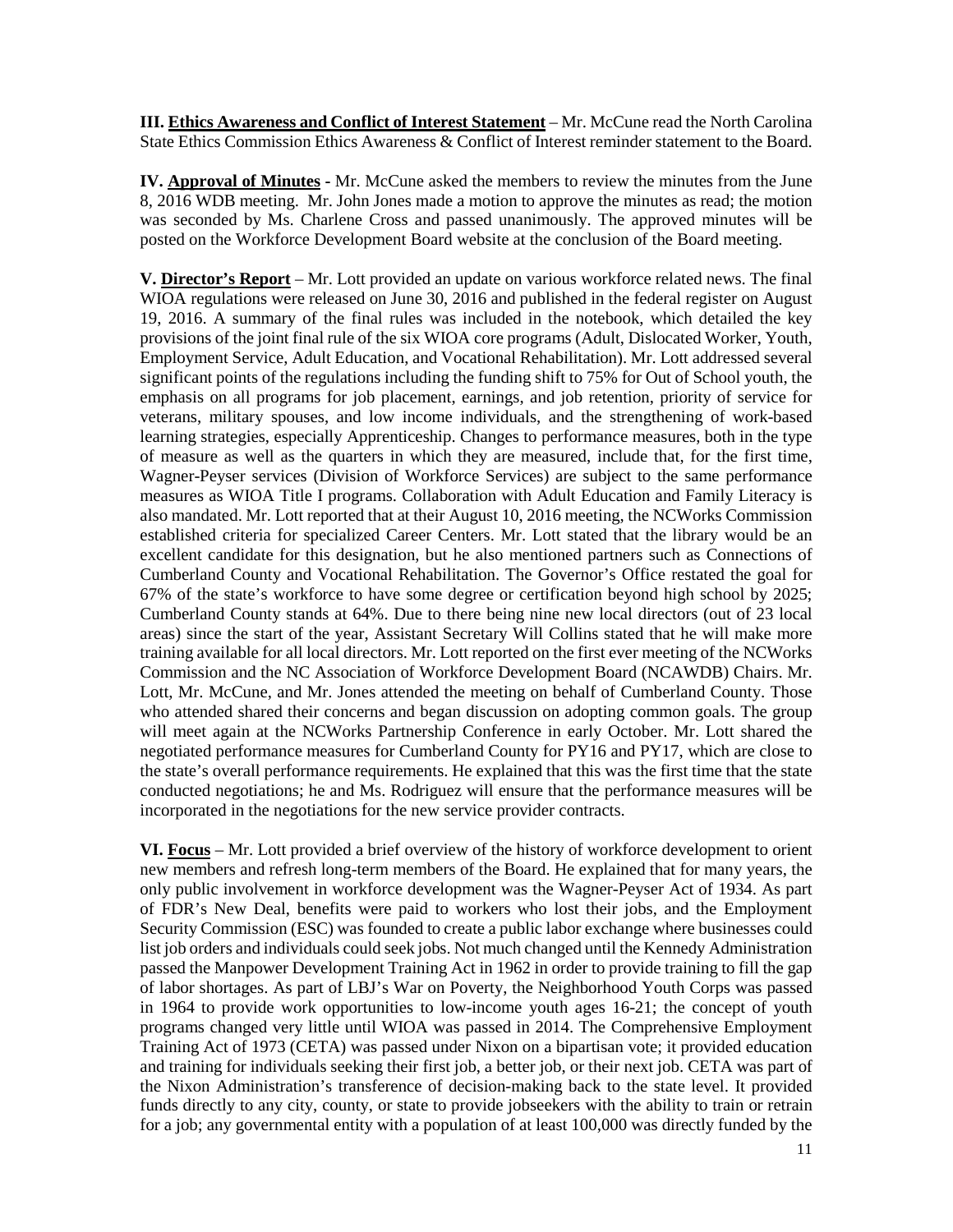federal government. Areas that did not apply were grouped together into a "Balance of State" for the Governor to administer the programs. North Carolina had twelve local prime sponsors and eighty-six counties in the Balance of State under CETA. Unfortunately, the programs were not very effective, so Congress added a new component in 1978 that involved employers more directly by creating Private Industry Councils, the first "Workforce Development Boards"; the Councils were majority business and made decisions related to which training programs to fund and the entities to run the programs. At the same time, ESC created an employer-led advisory board called the Job Services Employer Committee (JSEC), which were very effective in North Carolina. Under CETA, separate funding was allotted for Public Service Employment, in which government could hire additional employees with the first \$10,000 of wages and benefits coming from federal funds; by early 1981, over 8000,000 people were employed under Public Service Employment across the nation. Due to campaigns hearings against CETA by 1980 Presidential candidate Ronald Reagan, Massachusetts Senator Edward Kennedy, and Indiana Senator Dan Quayle, bipartisan legislation introduced in 1982 led to Congress passing the Job Training Partnership Act of 1983 (JTPA). JTPA continued the emphasis on local government control and strengthened the role of the local workforce boards. The major difference under JTPA was that there was no longer a direct relationship between the local governments; instead, funds were allocated to the Governor and then allocated to local "Service Delivery Areas," using the same factors of population, poverty, and unemployment rates. The Balance of State concept was abolished and all local areas were designated as part of a Service Delivery Area; this resulted in North Carolina's local areas to increase from 12 to 23. For the first time, there was an emphasis on performance measures, including unsubsidized placements and job-related training. The role of the local boards was strengthened and collaboration was encouraged among all local agencies providing training, workforce development, and human services. The programs ran without much change for 15 years with the exception of funding reductions each year. As a result of the funding reductions, the US Department of Labor established "One-Stop Centers" in 1985 by providing special funding for local areas to develop a new local synergy. There were fewer points of services, but the Centers provided a wider array of services. Again, North Carolina led the way with one of the first One-Stop Centers established in Whiteville in Columbus County. Along with the Welfare to Work program, President Bill Clinton and Speaker Newt Gingrich collaborated to pass the Workforce Investment Act of 1998 (WIA). For the first time, customer satisfaction was included as part of the performance measures and there was general encouragement for local ESC offices to be combined with the One-Stop Career Centers. The basic governance structure was left unchanged, but local boards were given a stronger role in promoting economic development and certifying local eligible training providers. In response to the economic recession of 2008 which included the disappearance of millions of manufacturing jobs and subsequent high employment, Congress once again introduced bipartisan legislation which resulted in the passing of the Workforce Innovation and Opportunity Act of 2014 (WIOA). Under WIOA, the role of local governments remains the same, but the responsibilities of the local boards are increased. Significant changes under WIOA include: youth programs, whose target groups, eligibility, and service strategies had not changed much since CETA, had the most substantial changes, such as the requirement to spent at least 75% of funds on Out of School youth (compared to only 30% previously) ages 18-24, and a shift in focus from work experience to job placements and the attainment of skills gains as part of wrap-around services due to the nationwide epidemic of disconnected youth (the US Bureau of Labor Statistics, or BLS, estimates that at least 30% of the nationwide total of 22 million youth are not active in either education/training or the workforce); Wagner-Peyser programs (known as the Division of Workforce Services in North Carolina) must be co-located with WIOA Title I Adult and Dislocated Worker programs and will be subject to the same performance measures; staff who support the local board under local government cannot run the programs so program delivery must be contracted through an open procurement process; by July 1, 2017, Career Center Operations must also be contracted through an open procurement process; local board membership must have at least 51% business representation (specifically individuals who are in position to make personnel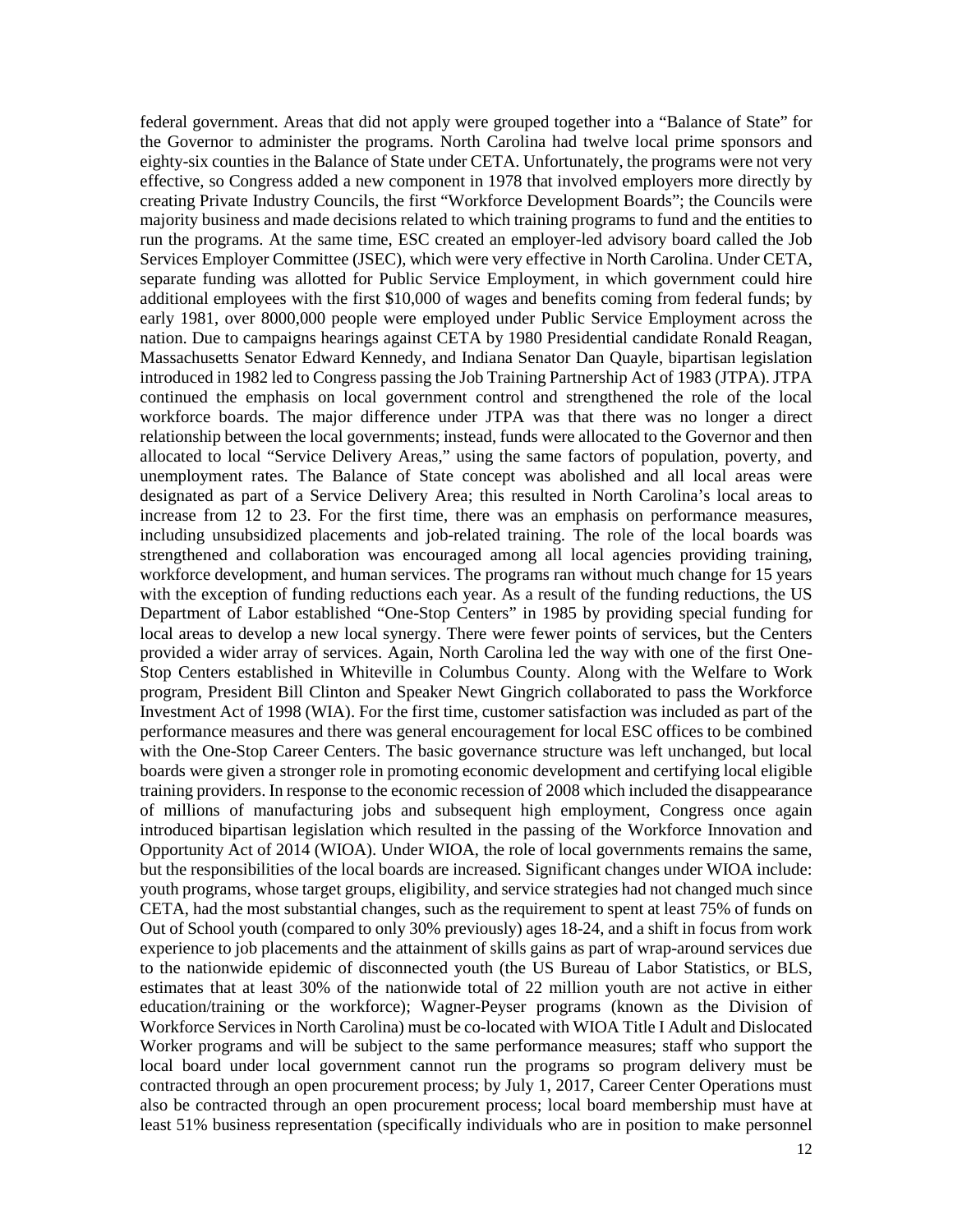decisions on behalf of the companies they represent) and include representatives of Workforce (i.e. organized labor, registered apprenticeship programs, and community-based organizations) and Education/Training (i.e. adult education and literacy, higher education, economic development, State Employment Office, and Vocational Rehabilitation); regional planning among workforce areas is required, as is increased collaboration between One-Stop Career Centers (WIOA Titles I and III) and other workforce development system partners including adult education and literacy (WIOA Title II) and Vocational Rehabilitation (WIOA Title IV). Mr. Lott reported that although there has never been a national Workforce Board and state Workforce Boards have never had much power, the most consistent factor in the history of workforce development programs has been the increasing roles and responsibilities of local Workforce Boards. As the only local convener for workforce development and human services programs, local Workforce Boards have the responsibility of ensuring increased collaboration among all of the programs, as well as increasing employer engagement and providing labor market intelligence in an effort to promote and support economic development. Mr. McCune thanked Mr. Lott for his concise report on the history of workforce development and the WDB, the reason why we are all here.

**VII. Sub-Committee Reports –** Sub-Committee Chairs presented information to the full Board that had been previously considered by the Sub-Committee members in the committee meetings. All information presented was also included in the Board notebooks for review.

- *Business and Finance –*Ms. Linda Hoppmann, Chair of the Business and Finance Sub-Committee, presented the following information to the Board:
	- o Finance Report– Ms. Nedra Rodriguez presented an updated financial report to the Business and Finance Sub-committee. The Board accepted the report as information only.
- *Program Activities and Community Relations –* Mr. John Jones, Chair of the Program Activities and Community Relations Sub-Committee, presented the following information to the Board:
	- o Training Providers– Ms. Charlene Cross made a motion to approve MedCerts HI-2000 Pharmacy Technician Program and HI-2100 Pharmacy Technician Specialist programs as training programs eligible for WIOA funding and to decline NC State University/Industry Expansion Solutions' Practical Project Management program and 11 other MedCerts programs submitted for consideration; the motion was seconded by Ms. Ellen Morales and passed unanimously.
	- o Career Pathways Update- Mr. Jim Lott, Director, and Mr. Scott Panagrosso, Career Pathways Facilitator, provided an update to the sub-committee on the recently certified transportation Career Pathway. Ms. Jody Risacher made a motion to proceed with development of a Career Pathway in the field of healthcare with plans to submit an application to be certified by the NCWorks Commission; the motion was seconded by Ms. Cross and passed unanimously.
	- o Work Ready Community Initiative- Ms. Nore Brantley, Career Development Coordinator, provided an update to the sub-committee on the progress of Cumberland County's initiative to be a Work Ready Community; Ms. Hoppmann acknowledged the work of Ms. Brantley and the steering committee and said she would continue to bring up the initiative at meetings until all of the WDB employers are registered as recognizing the National Career Readiness Certificate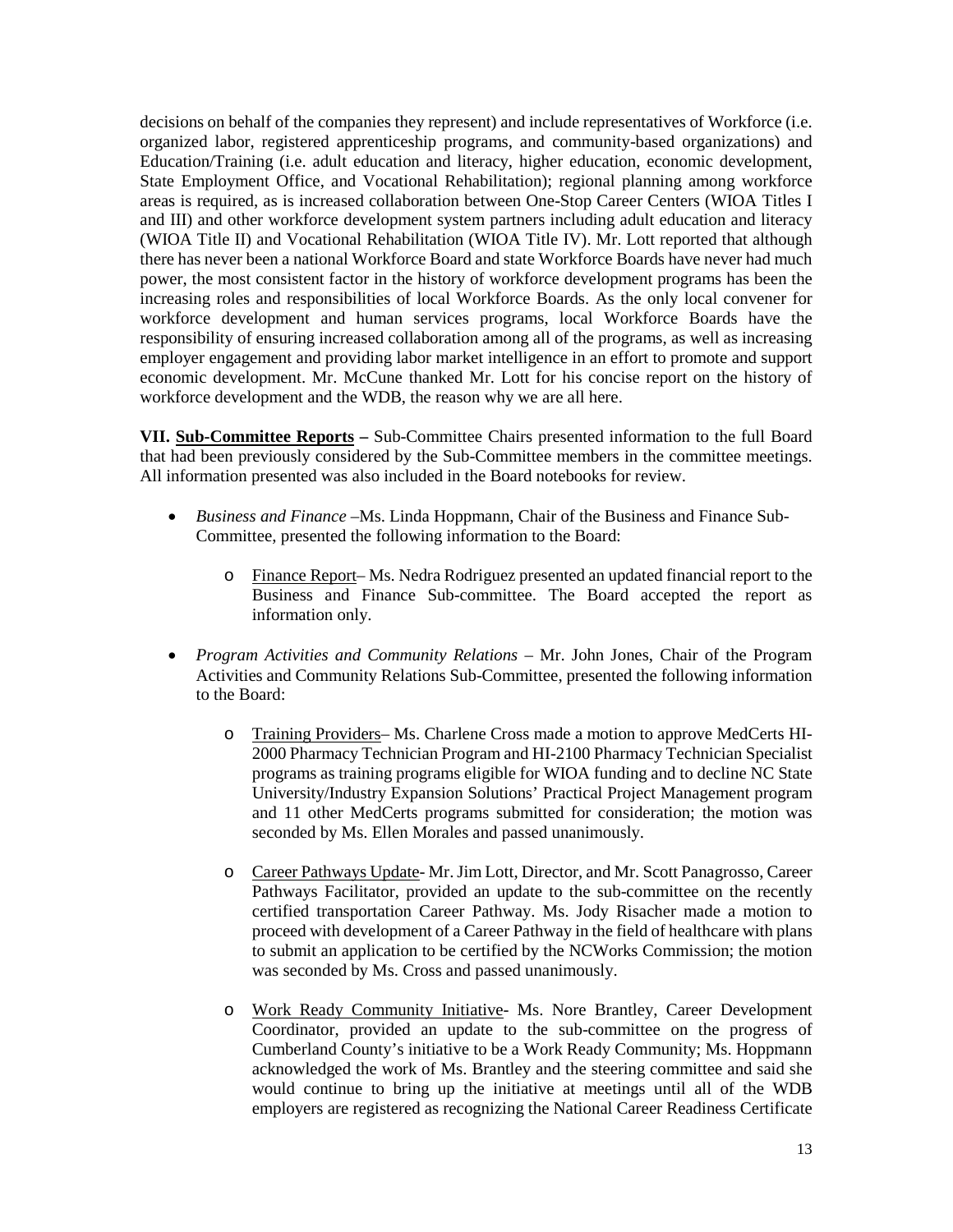[\(www.workreadycommunities.org/NC/051\)](http://www.workreadycommunities.org/NC/051). The Board accepted the update as information only.

- *Youth* Ms. Charlene Cross, Chair of the Youth Sub-Committee, presented the following information to the Board:
	- o Youth Sub-Committee Report- Ms. Cross provided an update on the Youth Sub-Committee. The Board accepted the report as information only.
	- o Update on Contract for WIOA Youth Program- Mr. Chip Lucas, Executive Director of Career and Technical Education (CTE) for Cumberland County Schools (CCS), provided an update on the WIOA Youth Program as of August 26, 2016. The Board accepted the report as information only.
	- o Recommendation of WIOA Youth Program Contractor- Ms. Cross submitted the recommendation of the Sub-Committee to award both the In School Youth (ISY) and Out of School Youth (OSY) portions of the RFP to ResCare Workforce Services. Mr. Jonathan Charleston prompted additional discussion regarding the recommendation. ResCare Workforce Services submitted proposals to provide services for both the In School and Out of School Youth programs; Cumberland County Schools (CCS) only bid on the In School Youth portion. Mr. Charleston commended the review team on their hard work, but he asked them to provide reasoning regarding their decision. Members were reminded that under WIOA, at least 75% of youth funding must be spent on OSY; only 25% is allotted for ISY program services. Ms. Rodriguez reiterated the individual objective reviews and scores of the RFP review team; Ms. Cynthia Wilson concurred that each panel member reviewed and scored the proposals on their own before discussing as a group. Review members explained that the scores were similar and while there was no dissension on the decision, they did discuss all of the proposals at length. Mr. Richard Everett explained that since only ResCare applied for the OSY portion of the RFP, they did have the option to re-issue the RFP but determined that would not be necessary since ResCare submitted an adequate proposal. Mr. Josephus Thompson disclosed that much of his decision was based on that he does not want the ISY program separate from the Career Center (CCS proposed to run the ISY program out of Alger B. Wilkins, an alternative high school). Mr. Everett concurred with Mr. Thompson that it was not conducive to split the youth program based on the small percentage of funding allotted for the ISY portion of the program (25%). Ms. Rodriguez reported that youth programs did poorly across the state; it has been a difficult transition (to the OSY focus), but they need to get serious this year regarding performance and funding percentages. Mr. Lott agreed that it would be a challenge for CCS to have only 25% of youth funding; he thinks they can achieve synergy by having both programs run by one organization where they work across funding. Mr. Charleston asked about the current program staff and the next steps in the process. Ms. Rodriguez explained that they will enter into negotiations with the selected contractors to include funding as well as the statement of work, which will be developed by Mr. Lott and Ms. Rodriguez; all bidders proposed interviewing existing staff. Mr. McCune reminded the WDB that this new process is taking place across the country and they will have to RFP again in 2-3 years; he also have concerns about this process, but there is nothing they can do about it since it is the new law. Ms. Rodriguez agreed that this is not the most effective, seamless way of doing business. Mr. Charleston stated that in his role as a WDB member, he wants to ensure that if CCS is not awarded a portion of the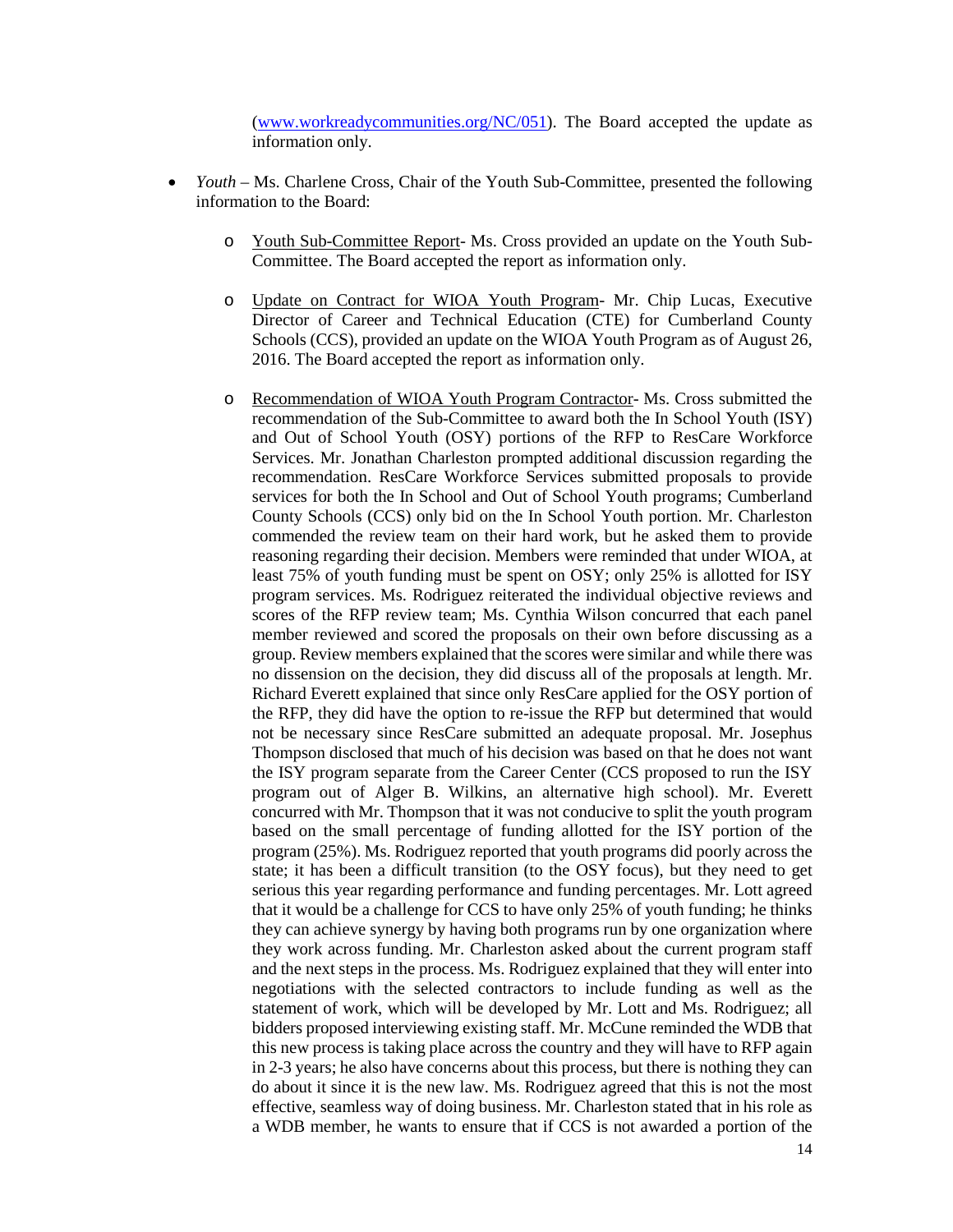contract, that the selected contractor makes a significant effort to mitigate any adverse impact on the existing staff, as well as a concerted effort to improve relations with local employment/community partners. He stressed the need to develop and support the commitment for capacity building in the community. Ms. Cross noted her concern that CCS only proposed having two and a half staff (two full time, one part time). Mr. Lucas spoke about CCS' intention to leverage funding, using non-WIOA funds and Career and Technical Education (CTE) funding sources/programs, but he explained that they did not have an opportunity to make presentations in order to provide an overview and clarify their proposal like they did last time. Mr. Carl Mitchell described the process for awarding the original contracts; despite an intensive effort for local and statewide proposers, they did not receive a lot of responses. He explained that at the time, there was not the 75/25 provision for youth program spending, but he thinks that CCS has adapted pretty well in order to keep serving youth. He stated that although he was not part of the review team for the current RFP process, he is sure that the process under the County is as legitimate as that of FTCC. He communicated that although the RFP processes may be different, the County is not wrong for not allowing presentations as they are not required and the circumstances are different. Ms. Amy Cannon, County Manager, agreed that the FTCC and County RFP processes may be different, but she did inquire about the rationale for not allowing presentations. Ms. Rodriguez again detailed the review process, and explained that due to time constraints (tight timeline in order to review the proposals, bring the recommendations to the WDB, and then to the Board of Commissioners for approval, in order to negotiate contracts to begin October  $1<sup>st</sup>$ ), and the review team agreeing that the proposals did stand alone, they did not see the need for presentations since the proposals were clear-cut and complete. They did not see a reason to prolong the process when they had already reached a clear consensus. Mr. Charleston asked if the RFP was for a services contract; Ms. Rodriguez responded that yes, it was. Mr. Charleston stated that in his experience, when it comes to service contracts, it is better to always offer the opportunity for an interview process to complement the data in the RFP; Ms. Cynthia Wilson indicated that, in her experience, an interview is not always included as part of the RFP process. Mr. Chad Kormanek acknowledged that this was not the typical process since bidders knew the funding amounts in advance and everyone knows what others are proposing. Ms. Cross clarified that last time, the bidders were not in the room during each other's presentations, only the review team members. Ms. Esther Thompson asked for budgeting clarification for running separate youth programs, one to serve ISY and one to serve OSY. The concern of the review team was for CCS to serve ISY, they would only receive \$225,000; with \$779,000 allotted for OSY, keeping the programs together would allow the contractor to leverage funding to serve more overall. Mr. Charleston asked if the RFP specified having one provider for both youth programs (he suggested that if it did, maybe CCS would have applied for both portions), along with the condition of keeping them in the Career Center (which also may have impacted CCS proposal). A single contractor was not a condition of the RFP, but Ms. Dina Simcox stated that was not a factor in her decision-making. Ms. Rodriguez reiterated that her understanding is that, legally, the proposals are considered a stand-alone document; speaking objectively, since the review team did not have any unanswered questions, there was no need for presentations when they had already reached consensus. Mr. Charleston said he was not implying that the review team had not acted objectively, but he believes they should always build in an interview within the review process in order to ask questions to supplement a written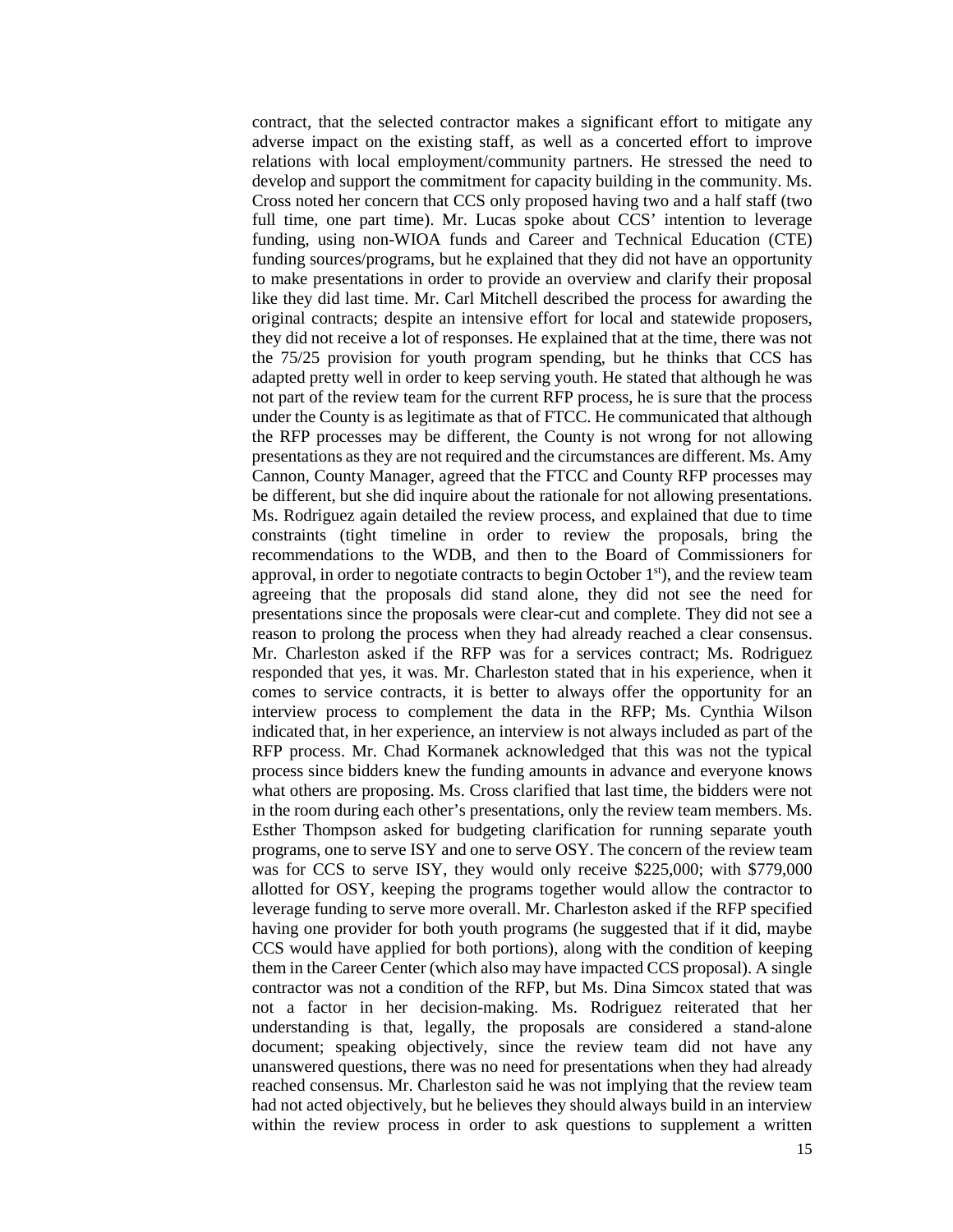proposal. He did not feel that time constraint was a compelling reason for not conducting interviews; Ms. Rodriguez reiterated that it was a unanimous decision of the panel that interviews were not needed due to reaching a consensus. Mr. Charleston made a suggestion, going forward, especially since they are dealing with a lot of money, that they include interviews as part of the review process every time they are looking to secure a service provider. Ms. Cannon brought up the point that the County is a component of this process; they are required to bring the recommendation of the WDB to the Board of Commissioners for approval. She said that she has tremendous amount of respect for the WDB and the effort they have put forth to do right for the community. Ms. Cannon also acknowledged the close, long-standing relationship the County has with CCS; her role as County Manager is to balance the factors of the decision the County Commissioners will have to make, taking into consideration the relationships between all of the organizations concerned. After careful, internal deliberation, she suggested that the WDB table the Youth Program contract award decision and extend the current contract 30 days. Mr. Charleston made a motion on behalf of Ms. Cannon's recommendation and the motion was seconded by Mr. Carl Manning. Mr. McCune said the WDB and/or Sub-Committee will have a special meeting, if necessary, and will bring the recommendation back to the WDB for their consideration at a later date. The recommendation to table the decision was in regard to the ISY portion only; the WDB considered moving forward with awarding the OSY portion. Mr. Charleston expressed concern regarding the financial reasoning behind having one provider for both programs in order to meet the 75/25 requirement; he wondered if it was more efficient to do it that way. Ms. Rodriguez explained that they need to consider not only the 75/25 percentage split of funds but also the requirement to spend 35% of funds on direct participant costs. Mr. Charleston asked for confirmation that the RFP was advertised as two separate programs; entities were open to submit proposals for any or all of the four components of the RFP. Mr. Mitchell stated that although the RFP may have allowed for proposers to submit bids for select portions, it may be the preference of the Board to approve a single contractor to run both the ISY and OSY programs. He added that there is no discourse among the Board as to the work process of the review committee. Mr. Charleston made a motion to reject all youth bids and start over again; he rationalized that the RFP permitted the rejection of submitted proposals and the Board has the authority to do so. Ms. Rodriguez cautioned that due to issuing a single RFP, they cannot reject just a portion; they would have to reject the entire RFP and start again. She suggested that they table all of the bids instead. Mr. Charleston withdrew his motion. Mr. McCune referenced Ms. Cannon, who was representing the County as the administrative agent of the WDB. Mr. McCune reiterated Ms. Cannon's concern about bringing the recommendation to the Board of Commissioners at this stage of dissension. Out of respect for the County, citizens, Commissioners, etc., she had recommended tabling all of the bids and extending the existing contracts. Ms. Rodriguez recommended extending the existing contracts for two months. Ms. Simcox asked for clarification on the gray matter; specifically, what were they questioning which prevented the recommendation for awarding the Youth Program contract from moving forward. Mr. McCune explained the concern was that CCS was offended that they didn't have an opportunity to speak to the review team; the Board wants to make it right. Mr. McCune clarified that the Sub-Committee made a motion and seconded a recommendation, but it is up to the Board to approve; they have hit a snag as a result of the discussion, which has led to the recommendation to table the bids and allow the proposers to make presentations to supplement the written proposals. Mr.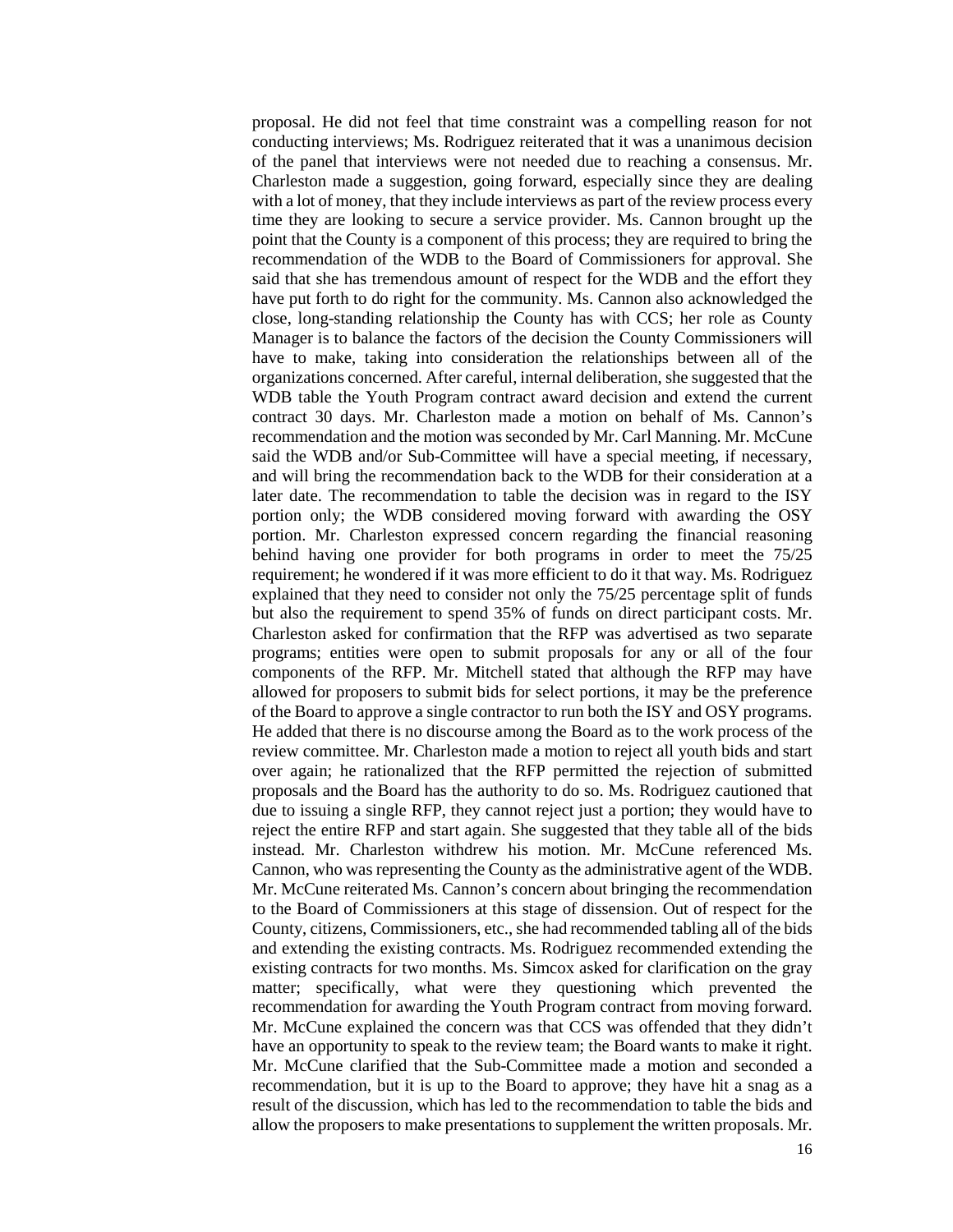Charleston added that if reviewers have the opportunity to interview proposers, it will allow them to make a more complete, informed decision; it is not intended to guarantee CCS a portion of the program. Ms. Cross withdrew the motion of the Youth Sub-Committee. Ms. Simcox made a motion to table the entire RFP (i.e. awarding of contracts), pending proposer interviews; Mr. Mitchell seconded the motion. Ms. Simcox made another motion to extend the current contracts two additional months (through November 30, 2016 for both CCS and ResCare, Youth and Adult/Dislocated Worker Program services, respectively, and to add the funding necessary in order to provide services through the contract extensions); Ms. Jody Risacher seconded the motion.

- *Planning and Evaluation* Mr. Richard Everett, Chair of the Planning and Evaluation Sub-Committee, presented the following information to the Board:
	- o Update on Contract for WIOA Adult & Dislocated Worker Program Ms. Lorria Troy, Project Director for ResCare Workforce Services, provided an update on the WIOA Adult & Dislocated Worker Program to the Planning and Evaluation Sub-Committee. The Board accepted the report as information only.
	- o Revised Policies- Policy Letters #6: Priority of Service Policy and #14: Adult and Dislocated Worker Transitional Jobs were for distribution purposes only; approval action will be required at the next WDB meeting.
	- o Recommendation of WIOA Adult & Dislocated Worker Program Contractor- The recommendation of the Planning and Evaluation Sub-Committee, on behalf of the RFP Review Team, to award the WIOA Adult and Dislocated Worker program services contract to ResCare Workforce Services (pending negotiations and approval for a contract to begin as of October 1, 2016) was tabled by the Board pending proposer interviews.
- *Labor Market Information* Mr. Josephus Thompson presented the following information to the Board:
	- o Review of most recent LMI report The LMI Sub-Committee reviewed and discussed the most recent Labor Market Overviews provided by the Labor & Economic Analysis Division (LEAD) of the NC Department of Commerce. Additional information will provided at a future WDB meeting regarding explanations and comparisons of reports on the number of individuals in the labor force and the various unemployment rates. The Board accepted the report as information only.
- *Marketing/Bylaws/Nominations–* Ms. Esther Thompson, Chair of the Marketing/Bylaws/Nominations Sub-Committee, presented the following information to the Board:
	- o Update on Career Center Signage The Marketing/Bylaws/Nominations Sub-Committee reviewed a picture of the new Cumberland County NCWorks Career Center sign, which complies with all of the branding requirements set forth by the NC Department of Commerce. The Board accepted the update as information only.
	- o Business Representative Recruitment- On behalf of the Marketing/Bylaws/Nominations Sub-Committee, Ms. Thompson encouraged